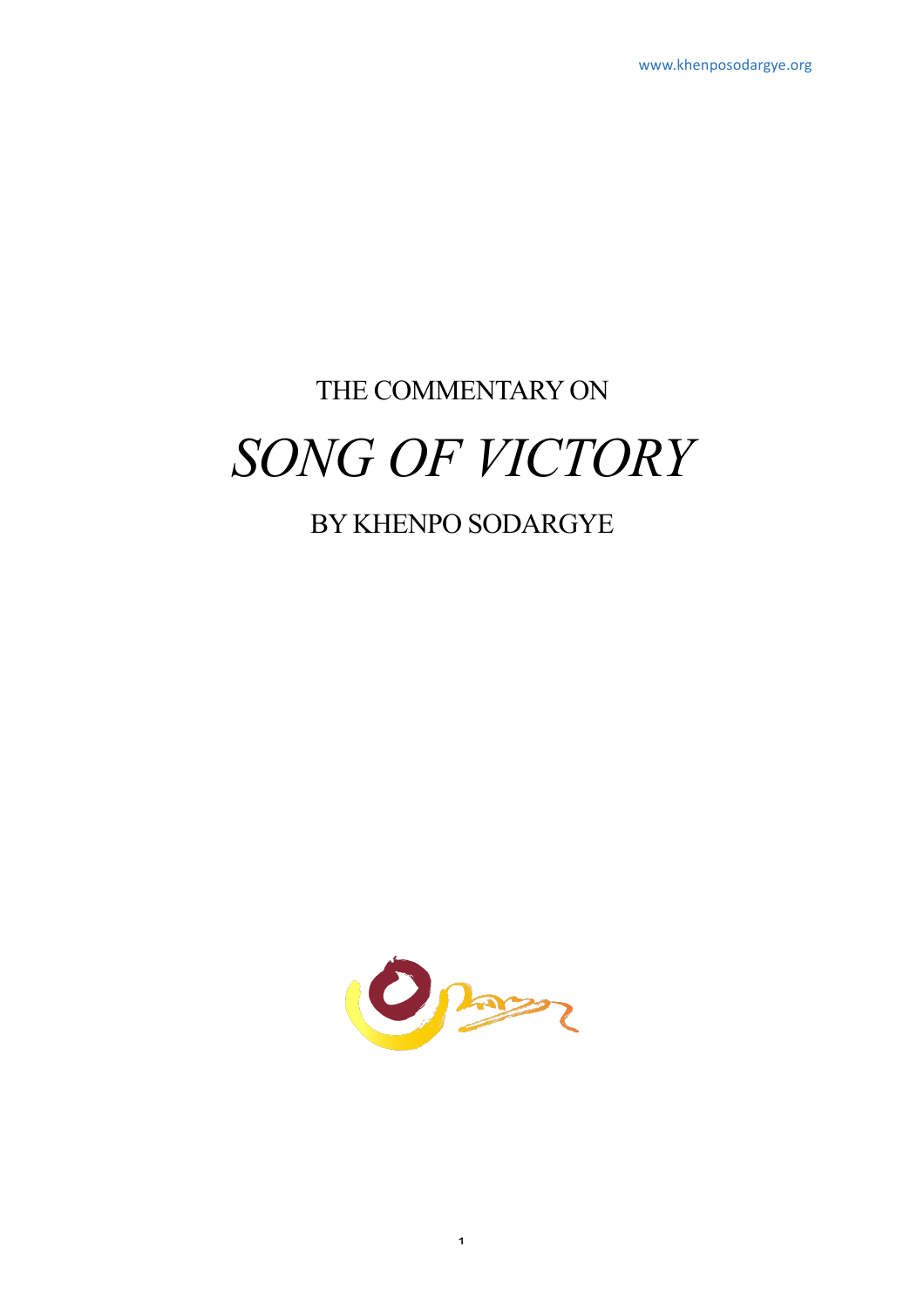# **TABLE OF CONTENTS**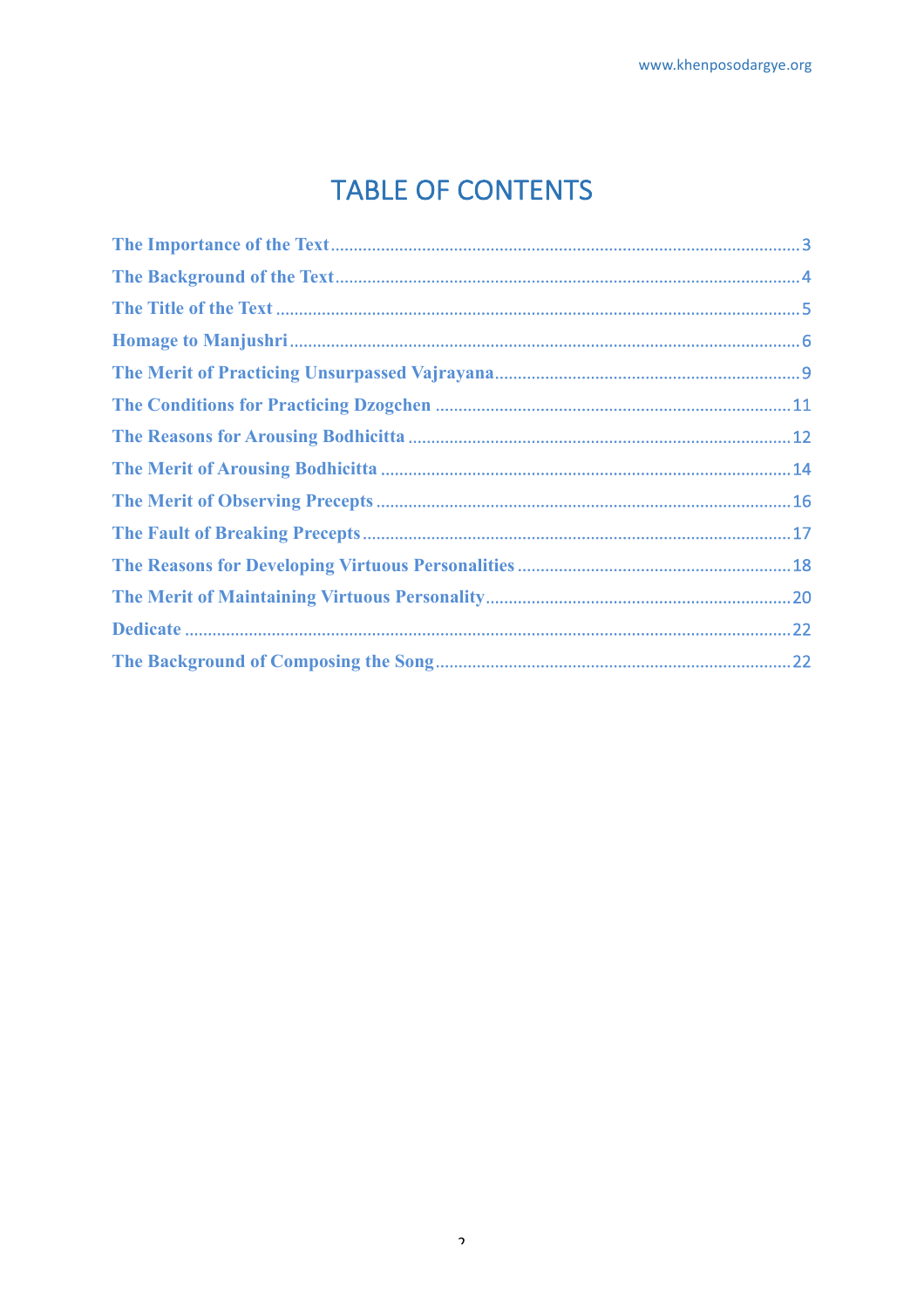# **The Importance of the Text**

The dharma activities of His Holiness Jigme Phuntsok Rinpoche's life can be divided into six main phases. Each phase is marked by an important pith instruction text. These six texts are respectively *Dawn Flush of Advice*, *Drops of My Heartfelt Advice*, *Nectar Drops of Advice*, *Song of Victory*, *Teachings of the Four Vehicles*, and *Teachings during Magnetizing All that Appears and Exists.* As well as these texts, there are also the teachings given just before His Holiness entered into nirvana.

These texts are not like ordinary articles drawn from a few years of academic research studies, but rather they are the essence of His Holiness' wisdom gained through a lifetime of study, reflection, and practice. His attained realization, his biography and his considerable merit have proven him to be a great saint and an enlightened master in each of his lifetimes spanning from the time of Buddha Shakyamuni to that of Guru Padmasambhava. Not only has he accumulated abundant good karma in his previous lives, but during his present life, he has spent more than 60 years focused on the study, reflection and practice of the Buddha's teachings, which he began around 5 years of age, and continued into his late 60's. His Holiness has devoted his entire life to all sentient beings and Buddhism, and his words and teachings, distilled from such a deep well of wisdom, are indeed very precious.

The *Song of Victory* was an extemporaneous vaira Doha<sup>1</sup> sung by His Holiness in front of almost five thousand ordained sangha on an auspicious victory-celebrating day in the Tibetan calendar, the 21<sup>st</sup> September, 1996, when His Holiness and his disciples had dispelled all the external, internal and secret hindrances.

Khenpo Sodargye once said during one of his teachings, "Those with wisdom will fully understand how transcendent the *Song of Victory* is after they study it. In the past, when His Holiness gave us teachings, to begin with we did not recognize their great worth. However, after constant contemplation of the Dharma and as time went by, along with exposure to various religious doctrines, we realized that His Holiness is indeed the most extraordinary of human beings."

As a matter of fact, even though the Buddha taught eighty-four thousand teachings, we are not able to master them all in one lifetime. However, now that His Holiness has summarized these teachings into this wonderful pith instruction based on his practice and realization, we should treasure it and try to comprehend its profound meaning.

Theoretically speaking, dharma practitioners should study both the sutras and tantras extensively, such as the Five Great Mahayana Treatises<sup>2</sup>. But life is short, and it is hard to know how much longer one will live. Many changes can happen in a few brief moments and nothing is certain. Therefore, the study of a short text containing a great pith instruction is of great value to all practitioners; otherwise, they may not be adequately prepared when the time

 $^1$  https://en.wikipedia.org/wiki/Songs\_of\_realization

<sup>2</sup> http://kopanmonastery.com/about-kopan/monastic-education/the-five-great-treatises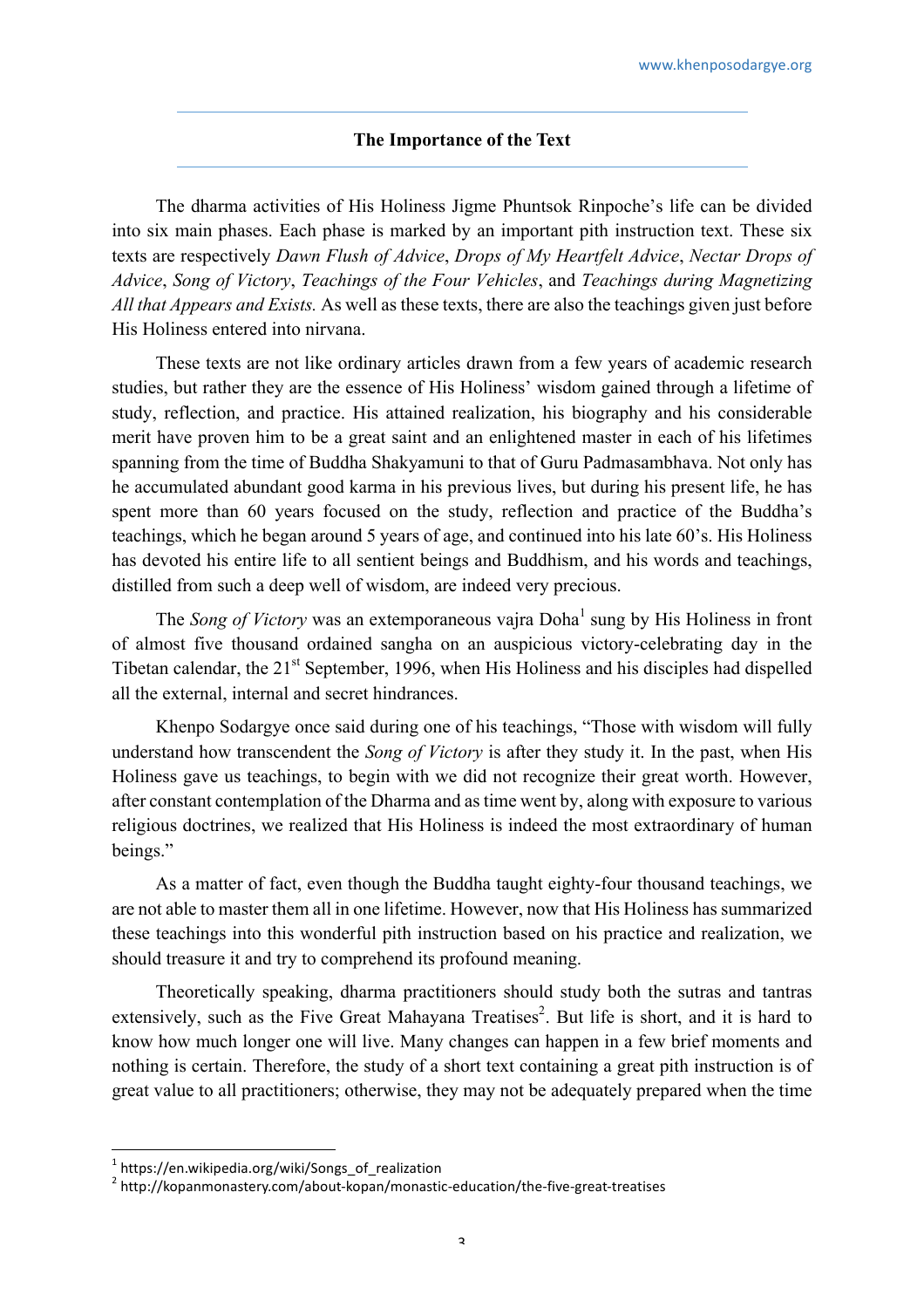comes to leave this world.

His Holiness requested all his lineage disciples to teach or chant the *Song of Victory* once before they teach or study a dharma text, so that any obstacles that may occur during the process can be dispelled. Likewise, if someone aspires to follow the Dharma, chanting this text once beforehand will make their aspiration come true, and protect them from encountering any obstacles. Additionally, any obstacles that may be encountered while studying or practicing Dharma can be transformed into favorable conditions just by reading this text or by taking it with you everywhere. Therefore, His Holiness requested again and again that anyone who took refuge in or relied upon him should memorize the *Song of Victory* and grasp its profound meaning.

# **The Background of the Text**

In September, 1995, His Holiness Jigme Phuntsok Rinpoche planned to visit Taiwan and then to leave for Nepal to stay in Padmasambhava's cave for an Amitayus Buddha retreat. But after he arrived in Chengdu, there were some problems related to the processing of his passport application. He also suffered a deterioration in his physical health, and the hospital in Chengdu was unable to diagnose the cause of his illness. Consequently, he stayed at Chengdu for more than five months, remaining in a state of Samadhi, and except during meal times, he did not utter a word.

Then one night, His Holiness had a dream in which Venerable Atisha<sup>3</sup>, Venerable Dromtonpa<sup>4</sup>, Ju Mipham Rinpoche<sup>5</sup>, and Lama Lodro<sup>6</sup>, all appeared to him. Venerable Atisha silently cast his kind and loving gaze at His Holiness. Venerable Dromtonpa said, "We have come here because Venerable Atisha is very concerned about you. These huge surging waves of the ocean will terminate on the  $10<sup>th</sup>$  of March, do you understand the implications? (By this he meant that His Holiness would, at that time, fully recover from his illness). Venerable Atisha and Venerable Dromtonpa then disappeared.

Ju Mipham Rinpoche remained seated majestically, prayed forcefully to Padmasambhava in an extremely wrathful way, in order to dispel all external, internal, and secret hindrances and to vanquish various kinds of evils manifested from confusion and differentiation. After that, he transformed himself into a flash of light and disappeared.

Lama Lodro gave some merciful advice: "You should reside in the luminous state of Great Perfection, the great union of appearance and emptiness. Out of this profound concentration, you should benefit sentient beings with Bodhichitta, exchanging others' suffering with your happiness. Then, all unfavorable conditions will disappear into emptiness." He also gave some others teachings and then also dissolved into luminosity.

<sup>3</sup> http://www.rigpawiki.org/index.php?title=Atisha

<sup>4</sup> http://www.rigpawiki.org/index.php?title=Dromt%C3%B6npa\_Gyalw%C3%A9\_Jungn%C3%A9<br>5 http://www.rigpawiki.org/index.php?title=Mipham\_Rinpoche

 $6$  One of His Holiness Jigme Phuntsok Rinpoche's gurus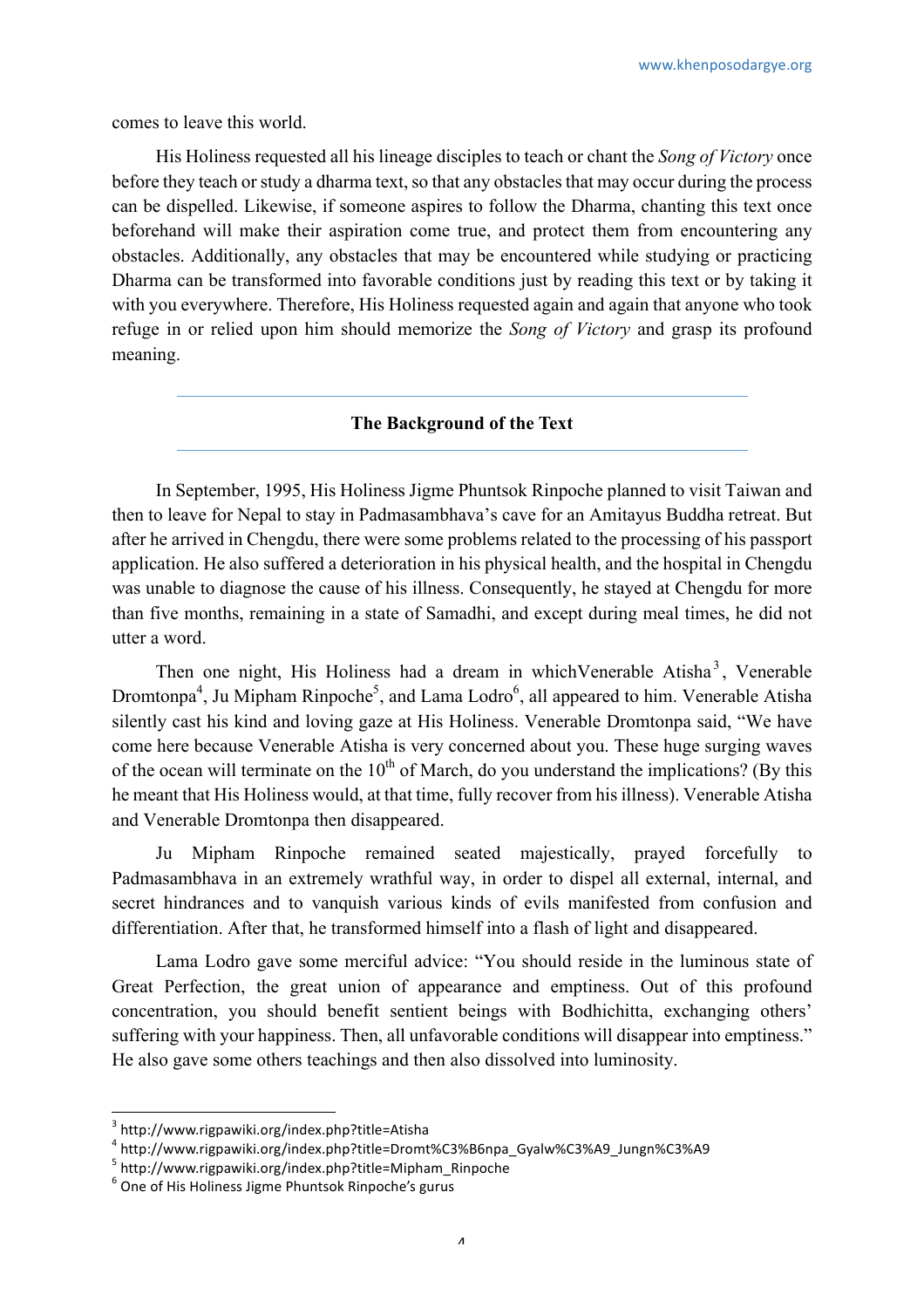After this dream, His Holiness began to recover slowly and, as predicted by Venerable Dromtonpa, he had completely recovered his health by March  $10<sup>th</sup>$ . On returning to Larung Gar all his disciples gave His Holiness a most ceremonial Welcome Back. He sang the *Song of Victory* extemporaneously among the fourfold assembly of all the disciples. Everybody's happiness at that moment was indescribable. His Holiness also named the assembly of Han disciples as *Victorious Subdue-Mara Land*, indicating the great victory.

# **The Title of the Text**

# **A1: Opening**

## **B1: Title**

### *Song of Victory – The Wonderful Sound of the Celestial Drum*

a. The Meaning of the Title

In the title, *Victory* means that practitioners are able to dispel all external, internal, and secret obstacles and achieve the complete victory through the blessings of the guru and the Three Jewels. *Song* refers to a Doha, a song sung extemporaneously by an enlightened being with a certain level of realization. Celestial drum is a huge drum in the thirty-third heaven<sup>7</sup>, the appearance of which is due to celestial beings' great merits.

This *Song of Victory* is described by the metaphor 'the *Wonderful Sound of the Celestial Drum'* because this drum has a natural sound that means "all you celestial beings, do not fear". (As when celestial beings were battling the Asuras, with the help of the wonderful sound of the Celestial Drum, they were able to defeat the Asuras and win the battle.) Hence the title draws this analogy between the *Song of Victory* and the *Wonderful Sound of the Celestial Drum*. This short text contains the essence of all the sutrayana and tantrayana teachings, as well as the very profound pith instructions of His Holiness' lifetime of practice.

b. Four Main Aspects of the Path

In *The Three Principal Aspects of the Path*, Lama Tsongkhapa<sup>8</sup> discusses three main aspects, which are renunciation, bodhichitta, and non-dualistic wisdom. However, in this short text, His Holiness summarizes the entire path of enlightenment into four main aspects, including the additional aspect of virtuous personality. Also, non-dualistic wisdom can be explained within both the Mahayana and the Vajrayana paths. In the *Song of Victory*, nondualistic wisdom is described from the perspective of the Great Perfection, or Dzogchen<sup>9</sup>, the highest level of realization in Vajrayana practice, based on the view of emptiness in Mahayana teaching.

The realization of the Great Perfection is the most desirable enlightenment worthy of

 $7$  http://www.rigpawiki.org/index.php?title=Heaven\_of\_the\_Thirty-Three 8 http://www.rigpawiki.org/index.php?title=Tsongkhapa\_Lobzang\_Drakpa 9 http://www.rigpawiki.org/index.php?title=Dzogchen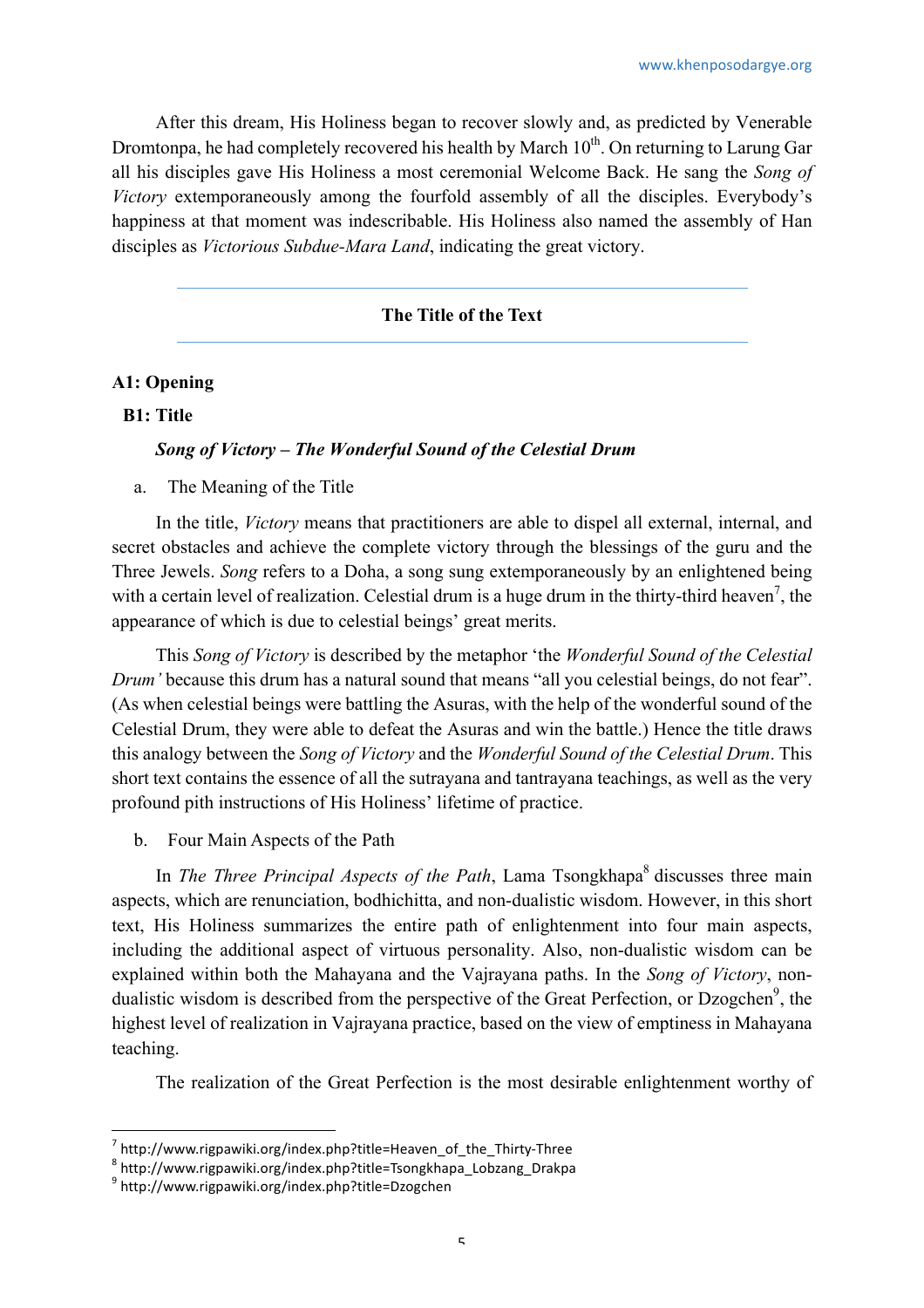seeking by spiritual practitioners. What is the prerequisite for such enlightenment? It is bodhichitta. Without bodhichitta, as Shantideva says in *The Way of the Bodhisattva*, there is no way to achieve full enlightenment, no matter how much supreme merit one possesses. Then how can bodhichitta arise in one's mind? For this to occur one needs to first possess renunciation mind, which in turn has to be founded on a virtuous personality. Therefore, the sequence of practice should be: a virtuous personality to be a good person, a mind of renunciation to abandon all worldly attachment, an aspiration of bodhichitta to guide all living beings to achieve Buddhahood, and eventually, the practice of Dzogchen to achieve full enlightenment within a single lifetime. These are four main aspects of the path that are summarized in this *Song of Victory*.

# **Homage to Manjushri**

# **B2: Homage**

*The embodiment of the wisdom of all the buddhas, who are the protectors of all sentient beings,*

*Venerable Manjughosha, who appears as a young boy, May you abide forever in my heart, the stamens of the eight-petalled lotus, Bless me, such that my words will benefit all sentient beings.*

a. The Sincere Devotion to Manjushri

His Holiness Jigme Phuntsok Rinpoche says in this verse, "Buddhas of all the worlds in the ten directions are the protectors of all sentient beings. The aggregate wisdom of all the buddhas of the ten directions is embodied in Manjushri, who appears as a young boy to benefit all sentient beings. I pray that Manjushri will fill my eight-petalled lotus-heart with his uniquely blessed bright sunlight, and will remain perpetually in the stamens of my lotus heart. I pray that, with the power from Manjushri's compassion, my words can universally benefit all sentient beings in this world."

Here an analogy is drawn between the eight-petalled lotus and the heart, which has many external, internal and secret meanings in Vajrayana, and will not be discussed in detail here.

This is a homage to Manjushri. His Holiness Jigme Phuntsok Rinpoche regarded Manjushri as his main deity and after meeting Manjushri in person at Wutai Mountain, whenever he was going to compose a treatise he would first pay homage to Manjushri. This demonstrates his extraordinary faith in Manjushri.

His Holiness has always had a close affinity with Manjushri since his childhood. According to his biography<sup>10</sup>, he recited the Manjushri mantra<sup>11</sup>, *om arapacana dhih*, aloud as an infant, immediately after he was born. At the age of 6, he discovered a copy of *The Speech Lion of Manjushri*, hidden in a pile of rocks, and noticed a verse at the end, saying there was a man in India aged 99 years old who after just one day of practice attained enlightenment when

<sup>&</sup>lt;sup>10</sup> http://www.khenposodargye.org/2013/03/biography-of-h-h-jigmey-phuntsok-dharmaraja/<br><sup>11</sup> https://en.wikipedia.org/wiki/Manjushri#Mantras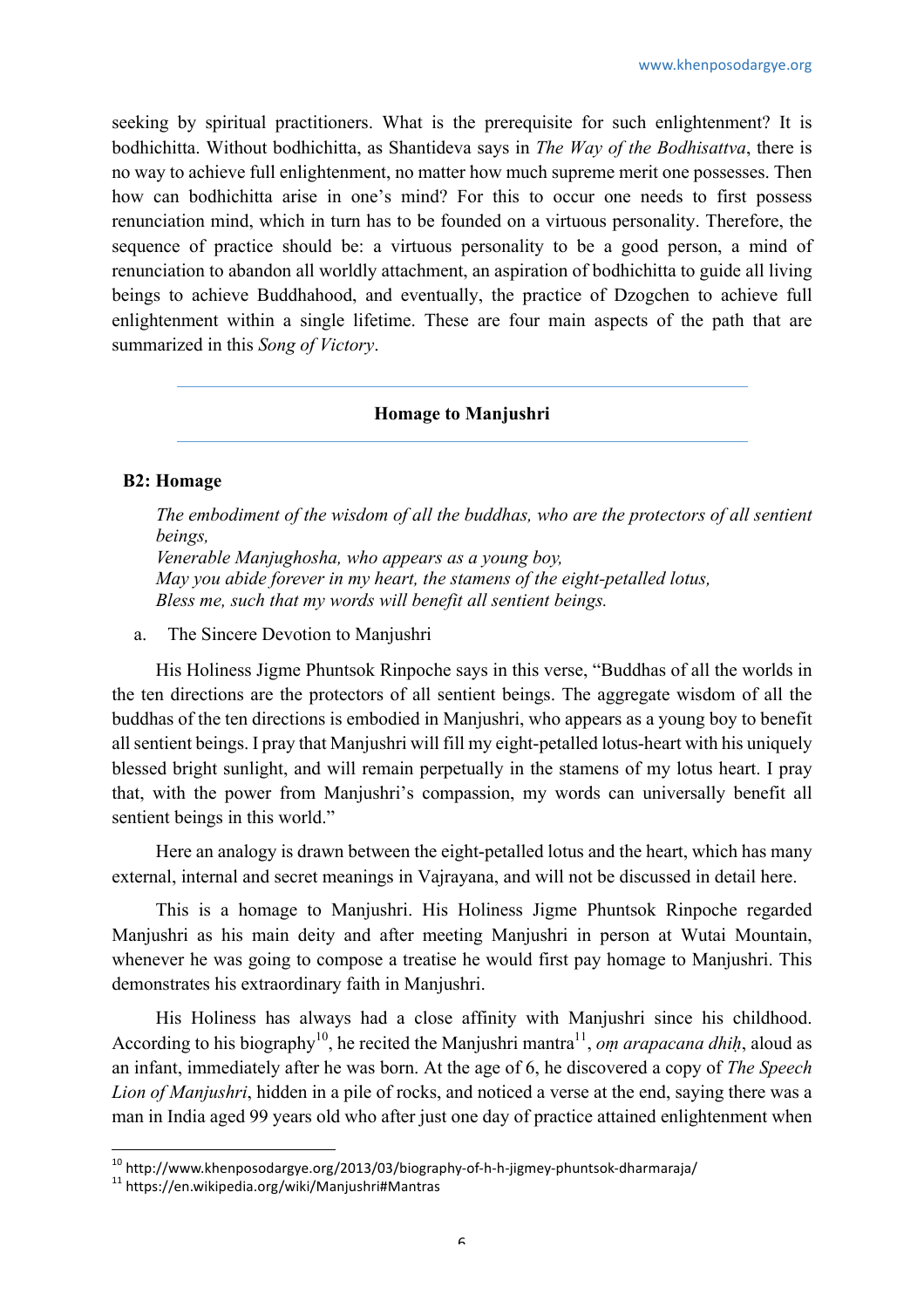Manjushri appeared before him.

His Holiness thought, "If someone that old could meet Manjushri after just one day's practice, I should be able to practice and attain enlightenment without any problems because I am beginning at such tender young age." He was very thrilled and practiced with full concentration for a few days. Consequently, he experienced many signs of attainment, and naturally mastered all the scriptures and commentaries in the sutras and tantras.

His Holiness often emphasized that dharma practitioners should chant Manjushri's mantra frequently and pray to Manjushri often, because the power of the blessings from Manjushri are quite special, compared with those from other buddhas. As ordinary beings we cannot determine whether Buddha Shakyamuni's blessing or Bodhisattva Manjushri's blessing are more powerful, but it is quite possible to make a reasonable judgment according to relevant sutras, since this has been explained in the related sutras.

On the surface, Manjushri appears as just a bodhisattva. But based on what is mentioned in the sutras, he actually attained Buddhahood a long time ago, and he is the embodiment of the aggregate wisdom of Buddhas and Bodhisattvas from all the worlds of the ten directions, and is regarded as the father of all buddhas. He guided infinite sentient beings to achieve buddhahood by motivating them to arouse bodhichitta. Hence the power of his blessing is inconceivably amazing.

Everyone can benefit from the blessings of Manjushri. The key lies in whether or not one has authentic faith in him. As Khenpo Sodargye said in his teaching, once when he visited Wutai Mountain, he was constantly filled with the hope that he would see Manjushri in person, and in the end, although he did not see Manjushri, he did receive some blessings which manifested in him being able to memorize and fully recite dharma texts after reading them only a few times. So Khenpo Sodargye concluded that different people may have different levels of faith, but as long as they are blessed by Manjushri, all the scriptures and commentaries on sutras and tantras will come to manifest in their mind. If one constantly prays to Manjushri, wisdom will be bestowed upon this person lifetime after lifetime. And meanwhile, blessings from all the buddhas can be integrated and passed on in his or her mind's continuity.

b. A Great Story of Manjushri<sup>12</sup>

 

Once when the Buddha was teaching the Dharma at Vulture Peak, in the city below the mountain there was a prostitute named Marvelous Golden Ray. She was very beautiful and enticingly attractive. But more amazingly, her entire body glowed with a golden aura. Thus, the emperor, ministers, and all sorts of men became extremely enchanted by her. Although she was just a prostitute from a lowly caste, a huge crowd always surrounded her.

One day, she accompanied the son of a business owner on a shopping trip to the market. They were planning to have some fun at the amusement park. Along the way Manjushri transformed himself into a handsome young man, for he knew the circumstances were ready to enlighten Marvelous Golden Ray. His entire body glowed with an extraordinarily dazzling

<sup>&</sup>lt;sup>12</sup> More details can be found in *Mañjuśrīvikrīḍitasūtra,* translated by Dharmaraksa from Sanskrit into Chinese in West Jin Dynasty.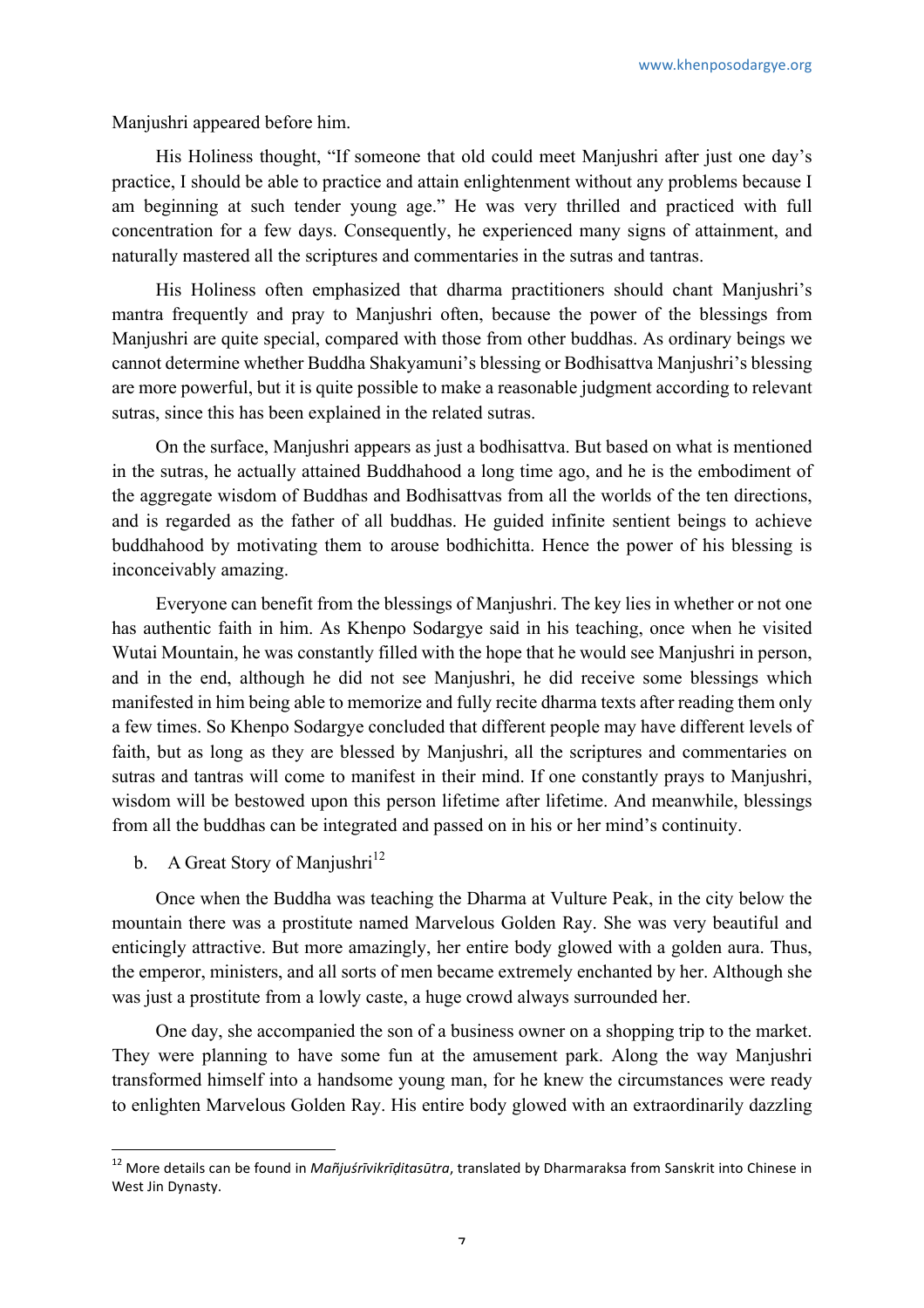light. Marvelous Golden Ray noticed that the light radiating from the youth far surpassed her own golden rays and as she stood in the glow of his light, her own light was fading away. She became greedy for his clothing, and immediately dumped the son of the business owner, climbing out of the vehicle they were traveling in and attempted to seduce the young man with her beauty.

At that moment, Manjushri empowered Vaisravana to advise Marvelous Golden Ray, and he told her, "You must not arouse your greed for the young man, as he is the Bodhisattva Manjushri, who is the aggregate of all buddha's wisdom. He can fulfill all your wishes. What do you need?" Marvelous Golden Ray said, "I do not need anything except for his beautiful clothing." Manjushri then replied, "If you can enter the door of Bodhi, I will give my clothing to you." As she did not understand what that entailed, Manjushri then started to give her detailed instructions.

At Vulture Peak Shakyamuni Buddha voiced his praise, saying "Well done!" during the course of Manjushri's teaching, and that jolted the cosmos of a billion universes. Manjushri's retinue asked the Buddha why he had said this. The Buddha replied, "Bodhisattva Manjushri is preaching the buddhadharma with compassion and wisdom in order to enlighten a prostitute. You may go there if you would like to listen." So, many of the Buddha's disciples went over to Manjushri's place. Some disciples obtained the purity of the dharma-eye to see the truth clearly and purely. Some attained the full apprehension of the truth of no birth; some achieved the non-regressive fruition... Tens of thousands of sentient beings received corresponding benefits, after listening to the teachings of Manjushri.

Marvelous Golden Ray also developed a firm understanding of the theory that nothing has its own self-nature. She really wanted to follow Manjushri and to live her life as a Buddhist nun. But Manjushri told her that the path of renunciation did not necessarily mean shaving one's head, but rather, involved practicing buddhadharma diligently and giving up one's selfinterest for the benefit of others. Manjushri also advised her to return to the vehicle of the business owner's son and leave with him.

When Marvelous Golden Ray and the son of the business owner arrived at the amusement park, they had a taste of impermanence when she died in his embrace. At first, he was greatly saddened. But as her body started to gradually decay, with blood and pus effusing from her eyes, ears, nostrils and mouth, and a foul smell emanating from her body, the businessman's son became extremely frightened and ran all the way to Vulture Peak to seek protection from Shakyamuni Buddha. Shakyamuni Buddha imparted the buddhadharma to him, and he attained full apprehension of the truth of no birth. The Buddha then predicted: "Due to the empowerment of Bodhisattva Manjushri in inspiring her motivation, Marvelous Golden Ray will attain Buddhahood in a Buddha-land in the future. She will be named Precious Light Buddha. And the son of the business owner will become a bodhisattva acting on her behalf, named Bodhisattva Virtuous Brilliance."

The son of the business owner was puzzled, "Why will the disciple of Bodhisattva Manjushri, Marvelous Golden Ray, attain Buddhahood? But I, as the disciple of the Buddha, will only become a bodhisattva?" He could not understand this. The Buddha said, "The merits" of Bodhisattva Manjushri are inconceivable. I also, made my initial vow to develop Bodhichitta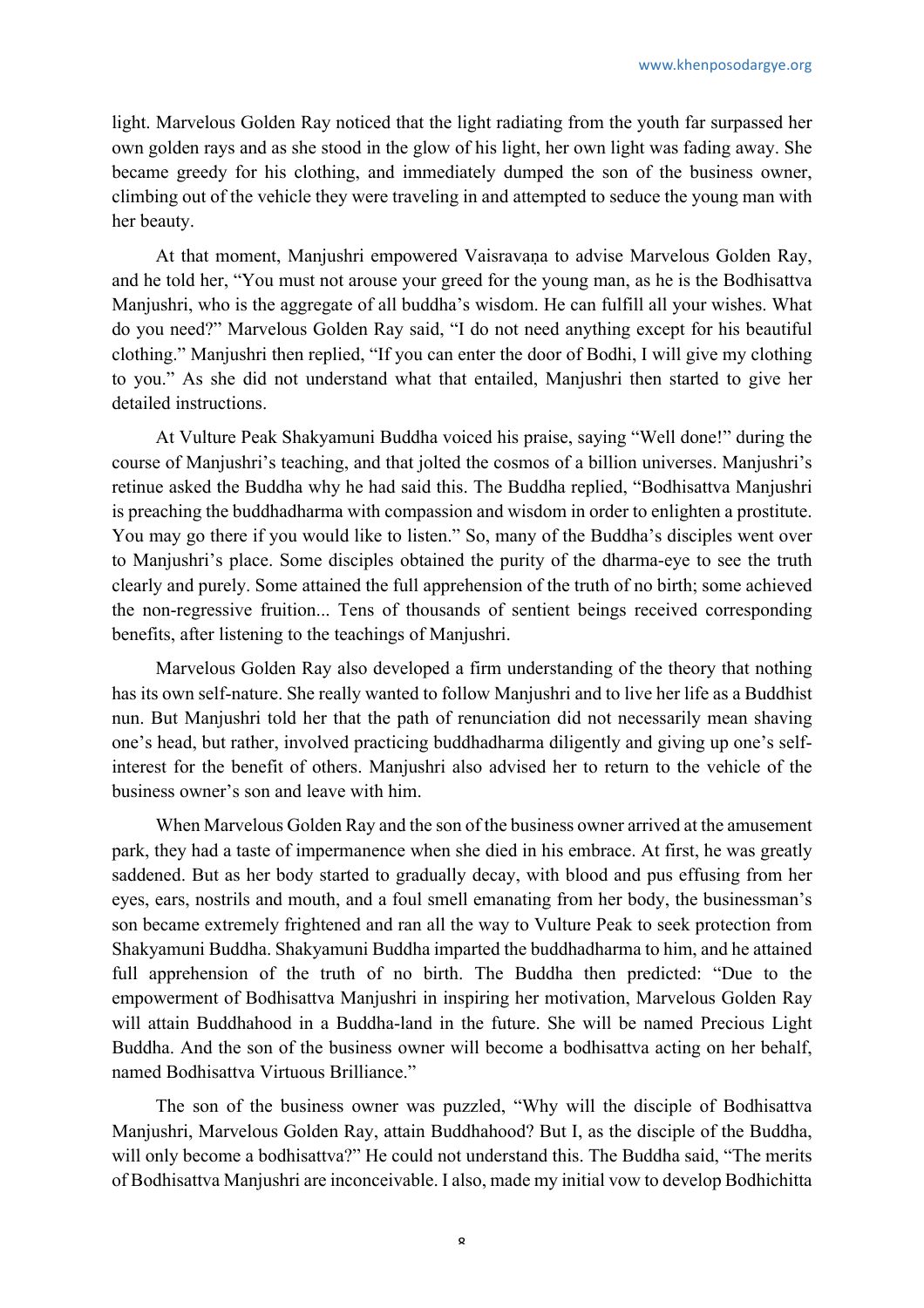in front of Manjushri, as did the immeasurable number of Buddhas in the past; so have the immeasurable number of Buddhas of the present and so will it be for the immeasurable number of Buddhas in the future."

c. The Right Motivation of Receiving the Teaching

His Holiness Jigme Phuntsok Rinpoche composed this text neither for the sake of recovering from his grave illness, nor for the desire to become wealthy or to attain happiness for himself. Rather, he prayed for Manjushri's blessing in order to benefit all living beings, temporarily or ultimately, through his words and his teachings. Likewise, we also need to examine our motives when receiving his teaching. Some people muddle along without any sense of purpose. They see others go for the teaching, so they follow them without any specific purpose. As a matter of fact, the purpose of receiving the Dharma teaching should be to benefit the numerous sentient beings, not just for the benefit of oneself. Each practitioner should tune his or her motivation accordingly in this way.

# **The Merit of Practicing Unsurpassed Vajrayana**

# **A2: Main Text**

#### **B1: Encourage to Practice Vajrayana**

## **C1: The Merit of Practicing Unsurpassed Vajrayana**

*The Great Perfection, profound and luminous, Just upon hearing its verses allows one to break the roots of samsara, And through the six-month practice of its essence to achieve liberation, May you all engrave this in your hearts.*

a. The Incredible Merit of Dzogchen

The unsurpassed Great Perfection, proclaiming the luminous essence of tathagatagarbha, is difficult for ordinary people to fully understand, and is often criticized by those with poor wisdom. However, one can cut off the root causes of samsara simply by listening to its verses, and those with great capacities are able to attain liberation if they practice its essence diligently for six months. Therefore, we must have this Great Perfection deeply engraved in our hearts.

The Great Perfection is the essence of all sutras and tantras, and its merits are beyond all description. People can attain liberation by merely hearing its words, touching its texts, attaching it to one's body, or understanding its meaning. According to Aryadeva's *Four Hundred Stanzas on the Middle Way*, people with doubts about emptiness are still able to break from the cyclical existence of the three realms. This is even more true for those who have learned the unsurpassed Vajrayana.

If someone with extraordinary faith and strong conviction practices Dzogchen by following the sequence of preparation, main practice, and conclusion, that person may attain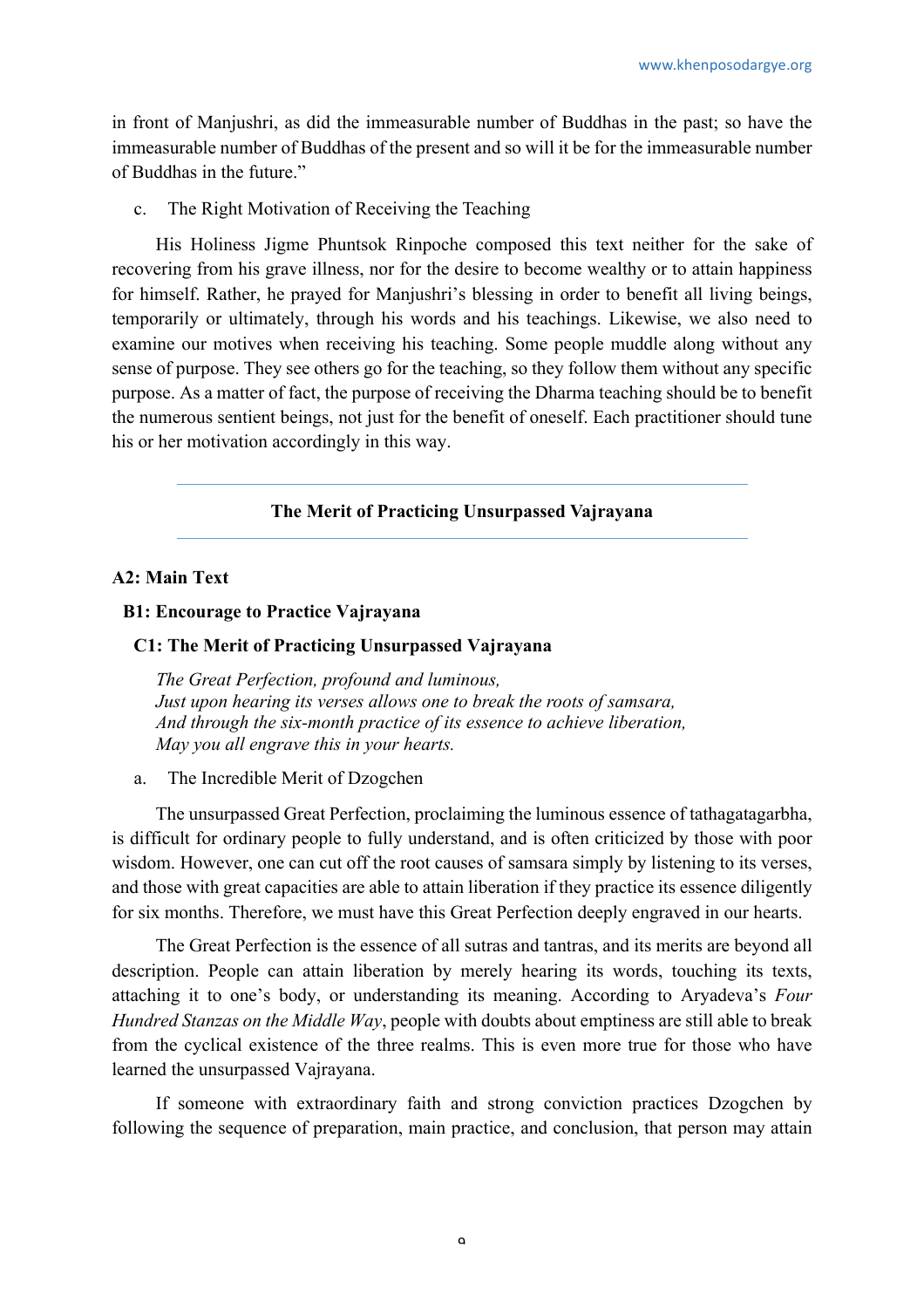liberation in six months. It is stated in the *Vajra Panjara Tantra*13, "If one has been practicing for six months with unshaken faith and conviction, one will be able to attain the fruit of Vajradhara." It is also mentioned in the *Tantric Solemn Oath*, "With determined faith and conviction, one will attain the fruit of Vajradhara in six months." This is also further stated in the *Chetsun Nyingthig*<sup>14</sup> and the *Longchen Nyingthig*15.

Hence the Great Perfection is very transcendent. Ju Mipham Rinpoche said in his teachings, "In this degenerate age, sentient beings are loaded with deep and heavy afflictions, which cannot be easily tamed by other dharma methods. But one can completely cut off all the afflictions with the unsurpassed Great Perfection."

Here, His Holiness told us that since the Great Perfection is so extraordinary, we must not abandon or defame it. If one really cannot arouse faith in it, it is okay to leave it alone, or to bring up ones doubts in front of authentic teachers. However, one must not have preconceived negative ideas about Vajrayana without sufficient reason.

# b. An Amazing Example of a Dzogchen Practitioner

In Khenpo Sodargye's teaching, he said that he had personally witnessed quite a few Dzogchen practitioners who achieved the realization of Dzogchen and had auspicious appearances before death. He said he was particularly impressed with a Han bhikshuni named Ming Hui, and below is her story.

Ming Hui had enormous faith in the Vajrayana. Originally, she was being treated for an illness in the Han area. Later, she learned that His Holiness Jigme Phuntsok Rinpoche was going to teach Dzogchen at Larung Gar. She felt that life was impermanent, and not knowing how much longer she had to live, she insisted on going back to receive the teaching. His Holiness lectured on Longchenpa's *Finding Comfort and Ease in the Nature of Mind* for about 100 days and she studied very diligently during that period.

On September  $1<sup>st</sup>$ , 1993, after the teaching ended, she returned to the Han area to receive further treatment from the doctor. On March 1, 1994, her caretaker and dharma friend Zhen Ru bhikkhuni called Khenpo Sodargye from Jinfeng Monastery, where they were living, and said that Ming Hui had died and at the moment of her passing, she was in a dignified sitting position praying to her lineage guru and Amitabha. Her body began to shrink and all kinds of auspicious signs appeared. It was exactly six months to the day from when she finished receiving the teachings until her death.; There was not even the discrepancy of a day. This was, indeed, a very rare occurrence.

As Khenpo Sodargye said, Ming Hui bhikshuni did not always appear to be highly intelligent, but her faith was indeed very strong. The prerequisites, for those with great capacities, to practice the Great Perfection are primarily their faith and conviction. Those with the strongest faith in their gurus and in the Three Jewels, and especially in Vajrayana, will never part with such faith, even at their deathbeds. These people, indeed, will achieve great accomplishments. Hence His Holiness made a comment that "It is very difficult to encounter

<sup>&</sup>lt;sup>13</sup> http://www.rigpawiki.org/index.php?title=Vajrapa%C3%B1jara\_Tantra

<sup>14</sup> http://www.rigpawiki.org/index.php?title=Chets%C3%BCn\_Nyingtik<br><sup>14</sup> http://www.rigpawiki.org/index.php?title=Chets%C3%BCn\_Nyingtik <sup>15</sup> http://www.rigpawiki.org/index.php?title=Longchen\_Nyingtik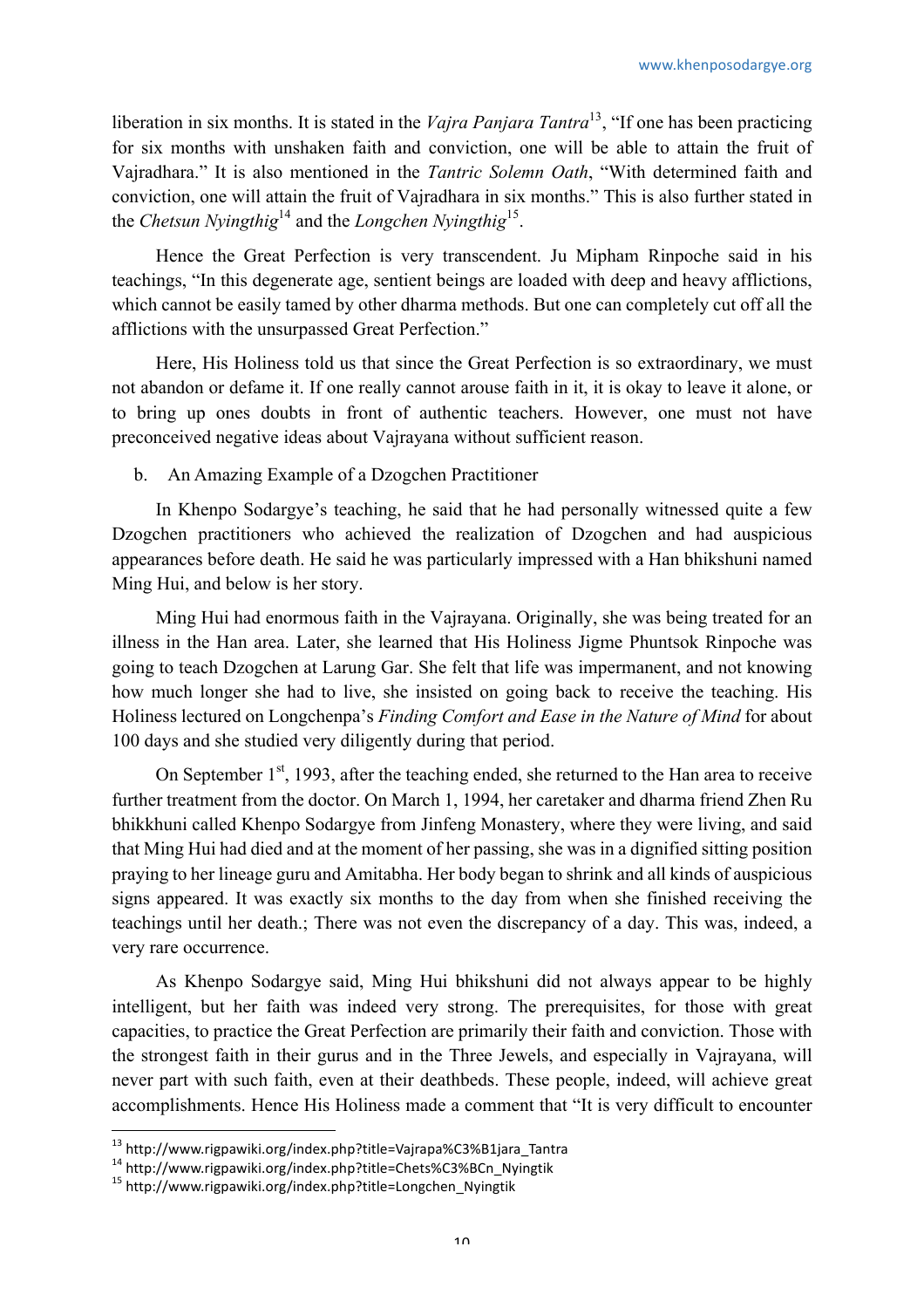the Great Perfection during this degenerate age, for it is such an extraordinary path." We must have these words engraved on our mind.

c. The Preliminary Practice of Dzogchen

Many Vajrayana followers nowadays believe one must contemplate with primordial purity or luminosity in order to effectively discover one's nature of mind. Indeed, as an ordinary practitioner, one must start with the preliminary practice, which is followed by receiving empowerment and then the main practice. Venerable Longchenpa, Mipham Rinpoche, and His Holiness Jigme Phuntsok Rinpoche have all set out rigorous requirements for the practice of Dzogchen. It is crucial to abide by this order of practice, otherwise one cannot achieve proper realization. As such, it is like painting beautiful motifs on the walls of a building while the foundations have not yet been stabilized. The risk is that, after a while, the whole building will collapse. Therefore, we should paint motifs on the walls only after the foundations are made secure and safe.

# **The Conditions for Practicing Dzogchen**

# **C2: The Conditions for Practicing Dzogchen**

*Those who with the great fortune encounter such supreme teaching, Must have been accumulating merit in their previous lives through numerous eons And possess the same conditions for achieving enlightenment with Buddha Samantabhadra, Dharma friends, may you all be joyful for yourselves.*

a. The Same Conditions with Buddha Samantabhadra

Here "*supreme teaching*" refers to the great teaching of Dzogchen, and "*those with the great fortune*" refers to those who have received the initiation for or listened to the teaching of the Great Perfection, or those who have similar auspicious connection with Dzogchen. His Holiness says, "For those who have had the opportunity to encounter the Great Perfection, this is as a result of accumulated merits over many lives. To be able to meet such great teaching is, in fact, sharing a similar karmic circumstance with Buddha Samantabhadra, and therefore, all dharma friends should be delighted."

All of us have had the good fortune in this life to have met our gurus, to receive their teachings on Vajrayana, and to have received empowerments and pith instructions. Such wondrous affinities with Vajrayana are the result of the good karma accumulated through numerous previous lives. Venerable Longchenpa made two inferences in *The Treasury of the Supreme Vehicle16*:

1. Since we have encountered the unsurpassed Vajrayana in this life, we must have made offerings and attended to an infinite number of buddhas in our past lives, and have also been their followers or disciples.

<sup>&</sup>lt;sup>16</sup> http://www.rigpawiki.org/index.php?title=Treasury\_of\_the\_Supreme\_Vehicle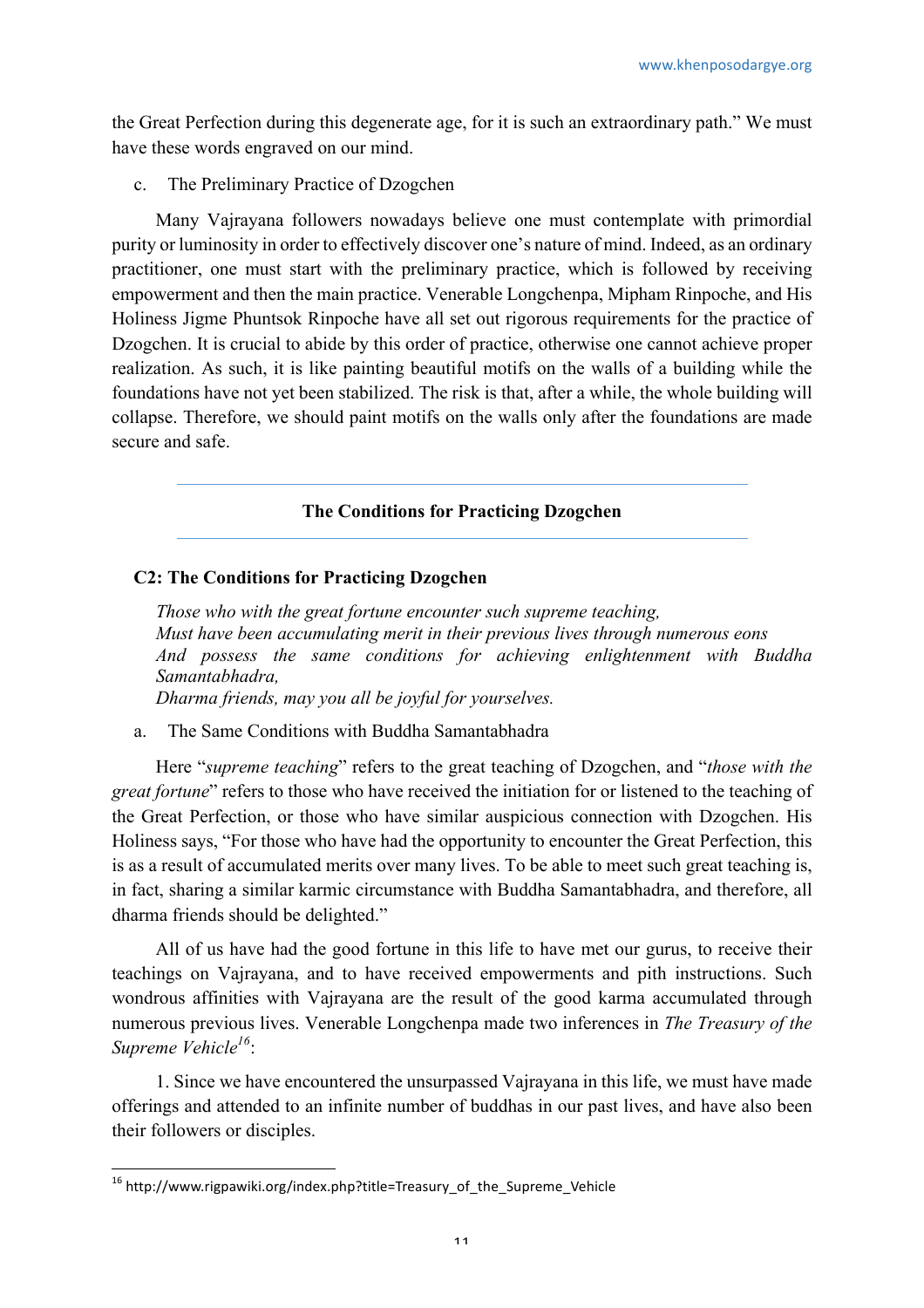2. Since we have encountered the unsurpassed Vajrayana, we will definitely accomplish realization in this present life, during the Bardo, or in a future life.

So according to the inferences of Buddhist Logic, if one has heard and studied Vajrayana, this person must have transcendental affinities with Vajrayana. We are in fact, sharing a similar circumstance with Buddha Samantabhadra, for we are able to encounter Dzogchen in this present life. It is because of this transcendental tantric dharma that Samantabhadra attained the state of self-liberation in one split second. It is an accumulation of our good karma in numerous previous lives to encounter this supreme teaching.

As it is said in *Prajnaparamita Sutra*, a person who is lost and wandering in the forest would have the sense that he was close to a village once he saw a cattleman. By seeing a cattleman he knew he could be leaving behind his fear of being lost. Similarly, once we have encountered a Vajra guru who guides us on the Vajrayana path, like a fish that has been hooked and will surely be pulled to the shore, we will soon be liberated.

b. Do not Break the Vows of Vajrayana

However, if one slanders Vajrayana or betrays the guru and his teachings, the consequences will be very serious. The Vajrayana vows are very rigorous, and if one breaks the vows, this person will indeed accumulate negative karma that can lead this person to the lower realms. This applies not only for Vajrayana vows, but also for the Bodhisattva vows, and even the precepts for lay Buddhists which are also very stringent. If one takes refuge in the Three Jewels today, and criticizes the Three Jewels tomorrow, one will definitely sink into the three lower realms. Therefore, His Holiness said in his other teachings that, as long as one does not break the vows in this present life, one will become accomplished in next life, even if one does not practice diligently. Vajrayana practitioners must have such determination of keeping the vows in this very life.

# **The Reasons for Arousing Bodhicitta**

#### **B2: Encourage to Arouse the Mind of Bodhicitta**

## **C1**: **The Reasons for Arousing Bodhicitta**

*For the sake of all sentient beings submerged in the fearful ocean of samsara, In order to help them attain the eternal happiness of Buddhahood, You shall shoulder the responsibility of benefiting others, And discard the poisonous food of attachment to yourselves.*

a. Why Should We Take the Responsibility of Altruism?

We must shoulder the grand responsibility of benefiting others and discard ego-clinging, which is like poisonous food, for the sake of helping sentient beings wallowing in the cyclical horror of samsara to attain the ultimate happiness of Buddhahood.

In general, living beings can be classified into two categories: the enlightened beings who have already obtained the temporary or ultimate peace and happiness, accordingly arhats,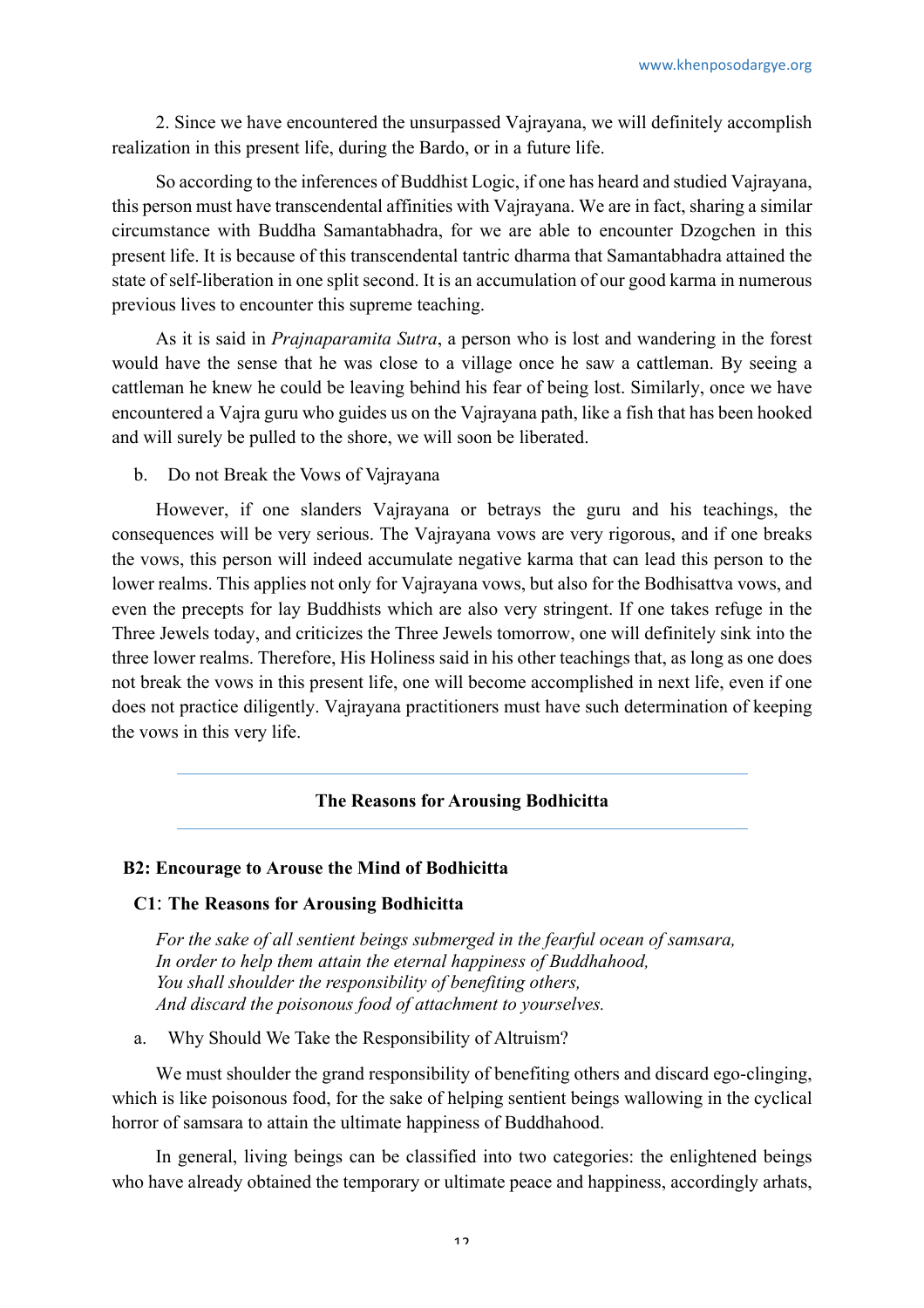pratyekabuddhas, bodhisattvas, as well as buddhas who achieve perfect merits and wisdom; the deluded or ignorant beings who have never tasted such peace and happiness gained through enlightenment, and have been dragged by karma to wallow in samsara which is full of dangerous circumstances.

Samsara means wandering about or moving on without interruption. There are six realms of beings in samsara, who are gods, Asuras, human beings, animals, hungry ghosts and hell beings. All these beings wander about in the six realms, sometimes being upgraded to the three higher realms where the suffering is not so fierce, while without a short rest being quickly dragged into the abyss of three lower realms by their own negative karma. As said in Chandrakirti's *Introduction to the Middle Way*,

*Beings think I" at first, and cling to self; They think of thine" and are attached to things. They thus turn helplessly as buckets on a waterwheel, And to compassion for such beings I bow down!*

Based on the authentic teachings and the personal perceptions of the enlightened buddhas and bodhisattvas, we have learned clearly that all deluded beings have previously been our parents and now are suffering. So carefully they have cared for and tended us, so closely we have connected with each other. Even though they do not recognize us now, anyone with a certain level of conscience would never leave them aside to pursue his or her own peace and happiness, but would rather guarantee their greatest peace and happiness. That is, to liberate them forever from the dreadful ocean of samsara and attain supreme enlightenment.

Therefore, we must shoulder the responsibility of altruism in order to help them obtain temporal happiness with good food and nice clothes, and meanwhile to guide them to achieve the ultimate happiness through the realization of arhats, bodhisattvas and buddhas. We must get rid of poison-like selfishness as much as possible; otherwise retribution could be very serious. It is stated in Shantideva's *The Way of the Bodhisattva*,

*If to serve myself I harm another, I'll suffer later in the realms of hell. If for others' sake I harm myself, Every excellence will be my heritage.*

b. Discard the Poison-like Attachment to Oneself

In the past, when Ra Lotsawa<sup>17</sup> was meditating on his deity in a quiet place, he felt that he had wanted to be in this kind of solitary retreat all of his life. But one day his deity told him, "You might as well go out to benefit living beings. The merits of even a brief moment of doing so will be much greater than diligently meditating on your deity in quiet isolation for billions of eons." Hence the merits of helping others with an altruistic mind are far greater than selfish penance for endless years.

Again in Shantideva's *The Way of the Bodhisattva* it is said,

*All the joy the world contains Has come through wishing happiness for others.*

 <sup>17</sup> http://www.rigpawiki.org/index.php?title=Ra\_Lotsawa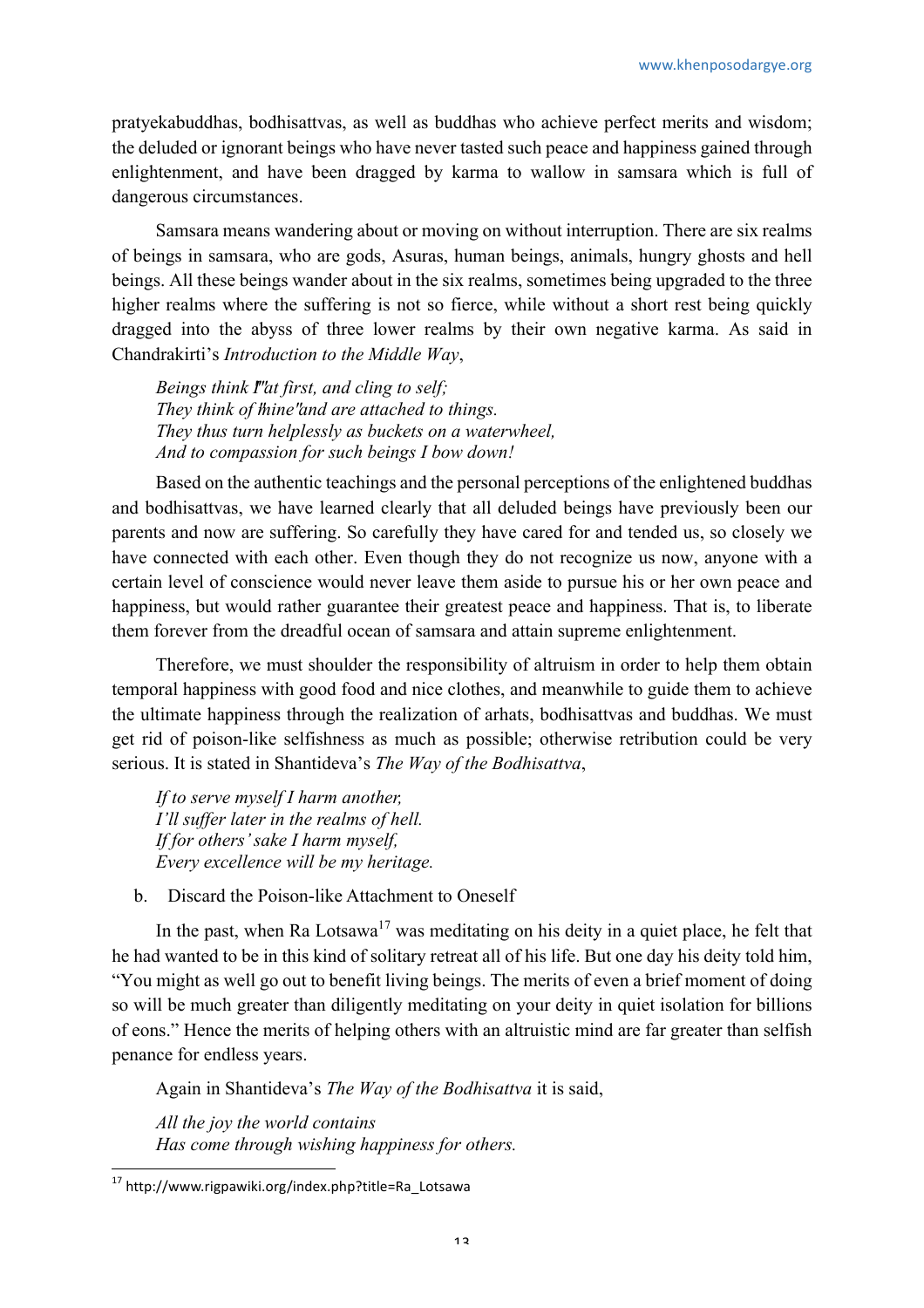# *All the misery the world contains Has come through wanting pleasure for oneself.*

Therefore, we must not allow our Bodhicitta to drift away during the course of our practice. Patrul Rinpoche also said, "If you practice the unsurpassed Great Perfection without the premise of Bodhicitta, it will become the practice of Hinayana or Tirthika".

Hence His Holiness Jigme Phuntsok Rinpoche said that selfishness is poison-like, which is an excellent metaphor that we should contemplate frequently. People with a strong sense of selfishness will fail sooner or later, regardless of where they are situated. Most of our arguments, afflictions, and quarrels are the products of selfishness, which would not appear if we become selfless. Thus we should strive towards this and become real bodhisattvas.

In fact, we need not pay much attention to what people say, but instead, should just do whatever is possible to benefit others when we are still alive and capable. Whether people are aware of what we are doing or not, it is quite alright either way. I believe that some of the things that we have done may not ever be known by other people in our lifetime, but all the buddhas and bodhisattvas, as well as our gurus clearly know. Also the law of causality will prevail. Therefore, it is of no value to help others for the sake of our own reputation and fame. Rather than being contaminated by all kinds of worldly concern, we should solely resolve to try all our best to benefit others.

# **The Merit of Arousing Bodhicitta**

# **C2: The Merit of Arousing Bodhicitta**

*This blocks the gate to lower realms, Allows you to attain the happiness of higher realms, And eventually leads you to the ultimate liberation from samsara, You shall practice this essential teaching without being distracted at all.*

a. The Merit of Bodhicitta

The merits of arousing Bodhicitta include: blocking the gate to the lower realms, allowing us to obtain relative temporal peace and happiness in the higher realms of human beings and gods, and enabling us to ultimately attain liberation from samsara. With the understanding of this fact, every dharma practitioner must practice this essential teaching without distraction.

The merits of bodhicitta, either the bodhicitta of aspiration or the bodhicitta of action, are immeasurable and boundless. This has been addressed in great detail in *Compendium of Trainings*18, *The Way of the Bodhisattva*, and many other Mahayana sutras. Simply put, the merits of bodhicitta can be manifested in two ways:

1. If one arouses genuine bodhicitta, all negative karma can be eliminated in one's mind continuum, as a result, the doors to lower realms are blocked. Shantideva says:

 <sup>18</sup> http://www.rigpawiki.org/index.php?title=Shikshasamucchaya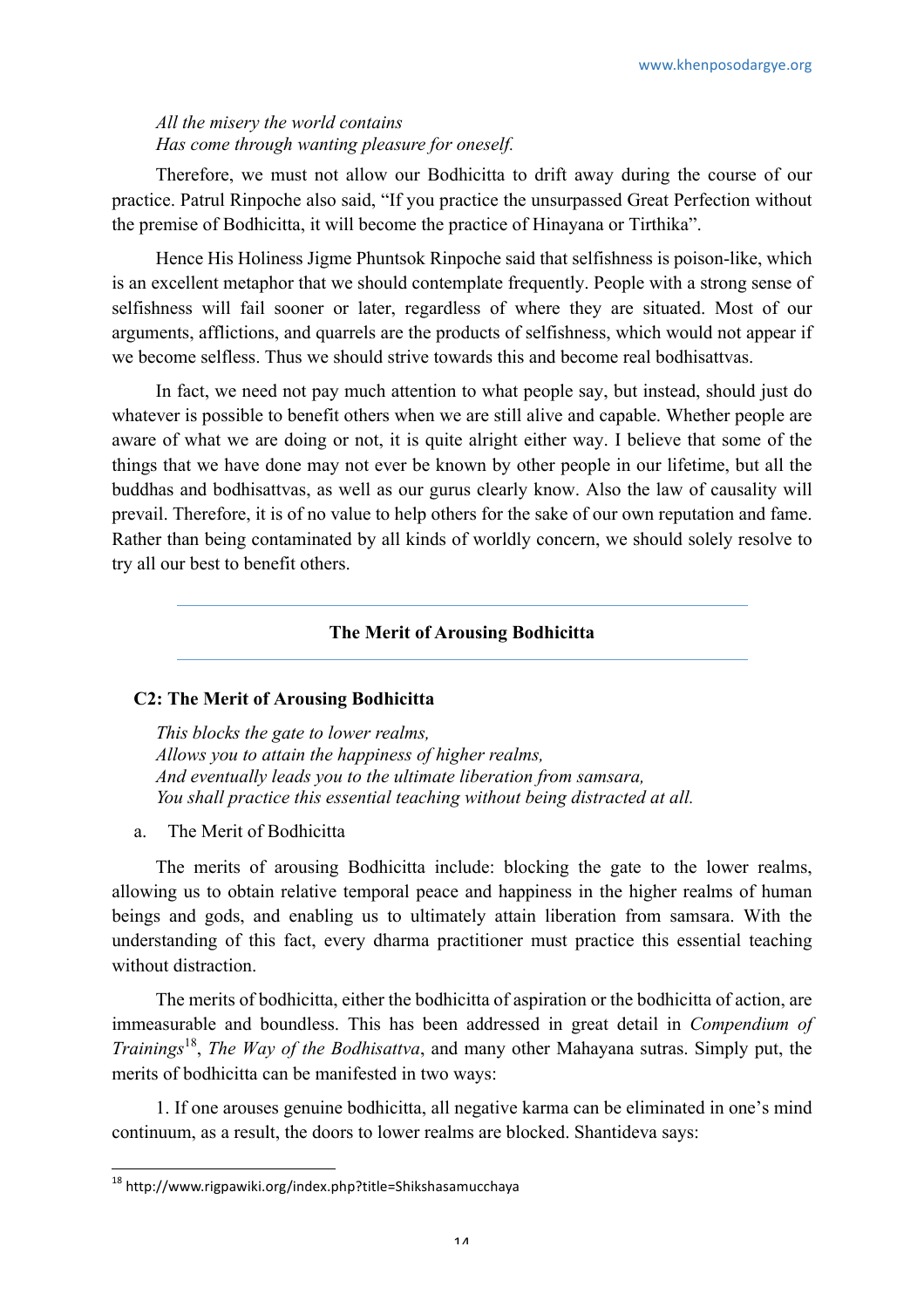*Just as by the fires at the end of time, Great sins are utterly consumed by bodhicitta. Thus its benefits are boundless, As the Wise and Loving Lord explained to Sudhana.*

The great sins refer to heavily negative karma that is difficult to purify, such as is accumulated through the five crimes with immediate retribution<sup>19</sup>, or by criticizing the Dharma. But they can all be consumed the moment bodhicitta arises in one's mind, like the fire at the end of time burning out the entire world. If one's negative karma is cleansed, there will be no chance of falling into the lower realms.

Hence His Holiness said that a person with bodhicitta cannot possibly fall into lower realms. We must try our best to generate bodhicitta before we die, and must make sure our bodhicitta is not impaired after it arises, in this way we will not take rebirth in lower realms.

2. With bodhicitta, one's virtuous roots will become stronger and stronger. Consequently, one can gain rebirth as a human being or god to enjoy all the temporal peace and happiness of the higher realms; and furthermore, one will perfect all the merits of the five paths and ten bhumis, and attain the ultimate and unsurpassable fruit of Buddhahood.

Therefore, the benefits of bodhicitta are indeed immense for living beings. Shantideva also said,

*The pain-dispelling draft, This cause of joy for those who wander through the world— The precious attitude, this jewel of mind, How shall it be gauged or qualified?*

b. The Conclusion Made by Buddhas

It is the conclusion made by buddhas through long-term contemplations, with their unsurpassable wisdom, in numerous eons. Just like some scientists who devote themselves to research for a long period of time, so that they can invent something they believe will be of great benefit to all humankind. Similarly, the Buddha discovered that bodhicitta would bring the most benefit to all living beings. After repeated observations over a long period of time, it is seen that uncountable living beings can easily attain the supreme fruit of buddhahood by arousing Bodhicitta in their mind. Therefore Shantideva said,

*The mighty Buddhas, deeply pondering for many ages, Have seen that this, and only this, will save The boundless multitudes, And bring them easily to supreme joy.*

Hence His Holiness encourages all his disciples to cultivate bodhicitta and practice this essential teaching without being distracted at all. We must not allow our minds to be tempted by the eight worldly concerns and so lose our direction. We must earnestly practice the pith instruction of bodhicitta, for it is the most important and precious approach among all the practices.

 $19$  http://www.rigpawiki.org/index.php?title=Five\_crimes\_with\_immediate\_retribution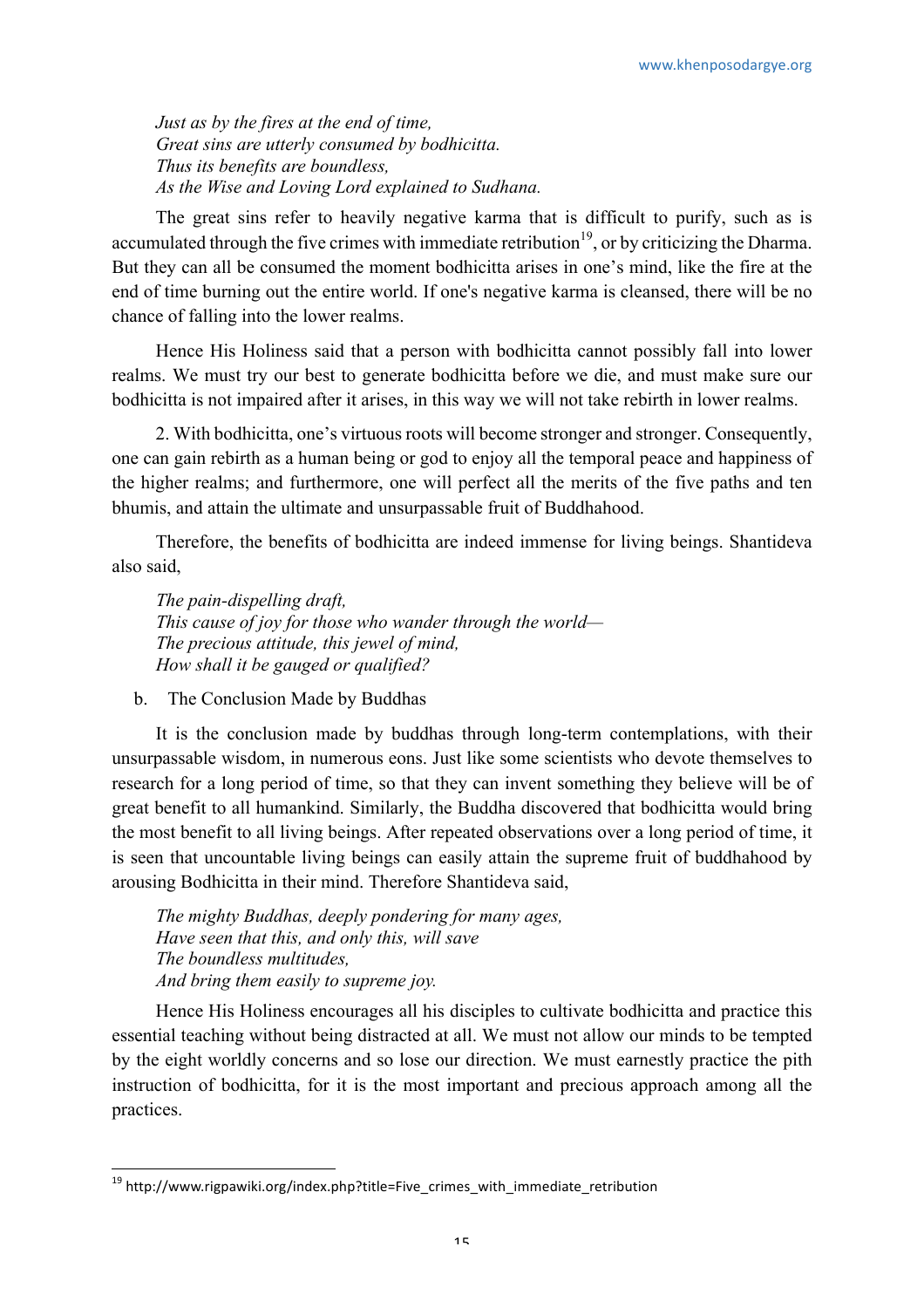# **The Merit of Observing Precepts**

## **B3: Encouragement to Arouse the Mind of Renunciation**

#### **C1: The Merit of Observing Precepts**

*For all kinds of grand events in samsara, Do not have any thought of desire. Do observe the pure precepts, the magnificent adornment in the world, To which humans and gods make supreme offerings.*

a. A Real Renunciation Mind

In order to achieve ultimate liberation from samsara, we must not have even the slightest thought of desire towards dazzling events and wealth in this ordinary world. Instead we should conscientiously observe the pure precepts, to which humans and gods make their transcendent offerings.

For those who wish to break away from reincarnation and attain liberation, the attainments of fame, power, high social status and sensual enjoyment are totally meaningless, and do not stir up any desire within them. They view luxurious cars and mansions as if they were objects in a dream, illusions, or bubbles. They are not just paying lip service, but truly feel that the three realms are like a house on fire without any momentary bliss. They are the ones with a real renunciation mind.

However, many people, in the beginning, just like Nanda<sup>20</sup>, have difficulties in completely abandoning yearnings and attachment towards worldly life. But if we study the Buddhist teachings in the long term, we will definitely become aware of the insecurity of samsara and further arouse renunciation in ourselves.

So how to arouse a real mind of renunciation? There is no better approach than contemplating the four thoughts that turn the mind from samsara: 1) the preciousness of being born a human being; 2) the impermanence of life; 3) the defects of samsara; and 4) the law of cause and effect is infallible. After we have completed these four common preliminary practices, true renunciation will arise absolutely, in the continuum of our minds. At that time, we will sincerely long for liberation from samsara day and night, just like a prisoner desperately wanting to be freed from his prison.

Lama Tsongkhapa says in his *Three Principal Aspects of the Path*,

*Freedom and endowments are difficult to find And life has no time to spare. By gaining familiarity with this, Attraction to the appearances of this life is reversed.*

*By thinking over and over again That actions and their effects are unbetraying, And repeatedly contemplating the miseries of cyclic existence,*

 <sup>20</sup> https://en.wikipedia.org/wiki/Nanda\_(Buddhist)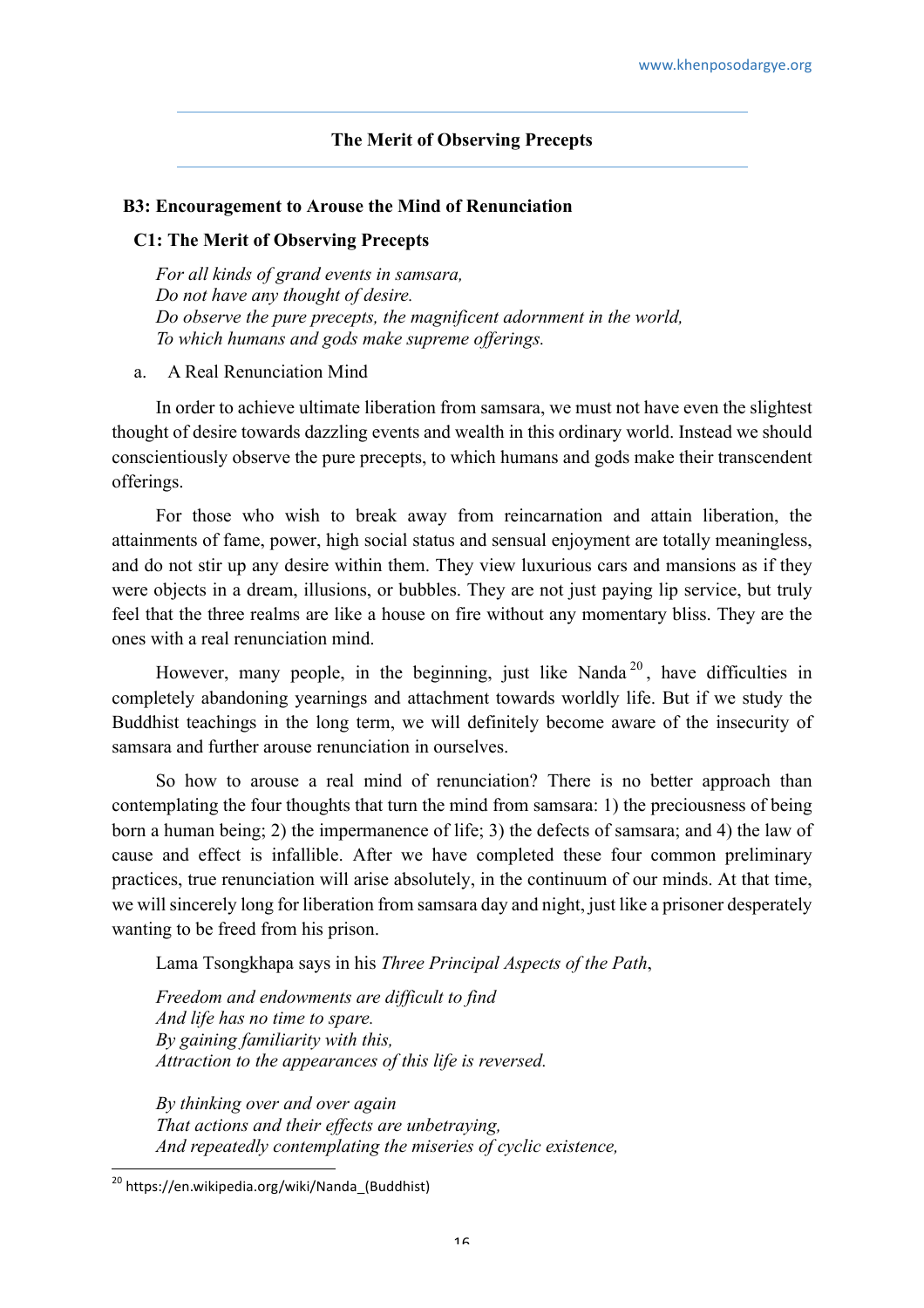*Attraction to the appearances of future lives is reversed.*

*When, by having trained in that way, There is no arising, even for a second, Of attraction to the perfections of cyclic existence, And all day and night the intention seeking liberation arises – Then the thought of renunciation has been generated.*

# b. The Magnificent Adornment in the World

Having aroused renunciation, we must receive and uphold the pure precepts, which are the most magnificent adornment in the world and to which humans and gods make offerings. The precepts are the foundation of all virtuous qualities. It is declared in the *Sutra of Individual Liberation* that, "It is a bridge for going to good destinies." It is not very appropriate for monastic Buddhists to adorn themselves with jewelry such as earrings and bracelets. But a practitioner endowed with untainted precepts, which is the most dignified adornment, is worthy of prostration, worship and offerings from humans and gods.

Every sentient being has a different capacity and can receive different levels of precepts according to their own ability. If one has a stronger renunciation mind, then one can receive ordination and observe the sramanera<sup>21</sup> or sramanerika precepts, and bhikkhu<sup>22</sup> or bhikkhuni precepts. But if circumstances do not allow one to leave home and join a monastic community, at least one should observe one of the five precepts for lay practitioners, or take the refuge vows guided by a renunciation mind. It is almost impossible for a practitioner to accumulate any merit if none of these precepts are carefully observed. In Nagarjuna's *Letter to a Friend*, it is stated,

*Keep your vows unbroken, undegraded, Uncorrupted, and quite free of stain. Just as the earth's the base for all that's still or moves, On discipline, it's said, is founded all that's good.*

The earth is the basis of everything on this planet. Similarly, all merits are born on the basis of precepts. If we do not receive and uphold one single precept, it will be even difficult for us to attain rebirth as a human or a celestial being, not to mention to attain liberation. That is why in the *Thirty-Seven Practices of a Bodhisattva*, Thogme Zangpo says,

*If, lacking discipline, one cannot accomplish one's own good, It is laughable to think of accomplishing the good of others. Therefore, to observe discipline Without samsaric motives is the practice of a bodhisattva.*

# **The Fault of Breaking Precepts**

# **C2: The Fault of Breaking Precepts**

<sup>&</sup>lt;sup>21</sup> https://en.wikipedia.org/wiki/Samanera<br><sup>22</sup> https://en.wikipedia.org/wiki/Bhikkhu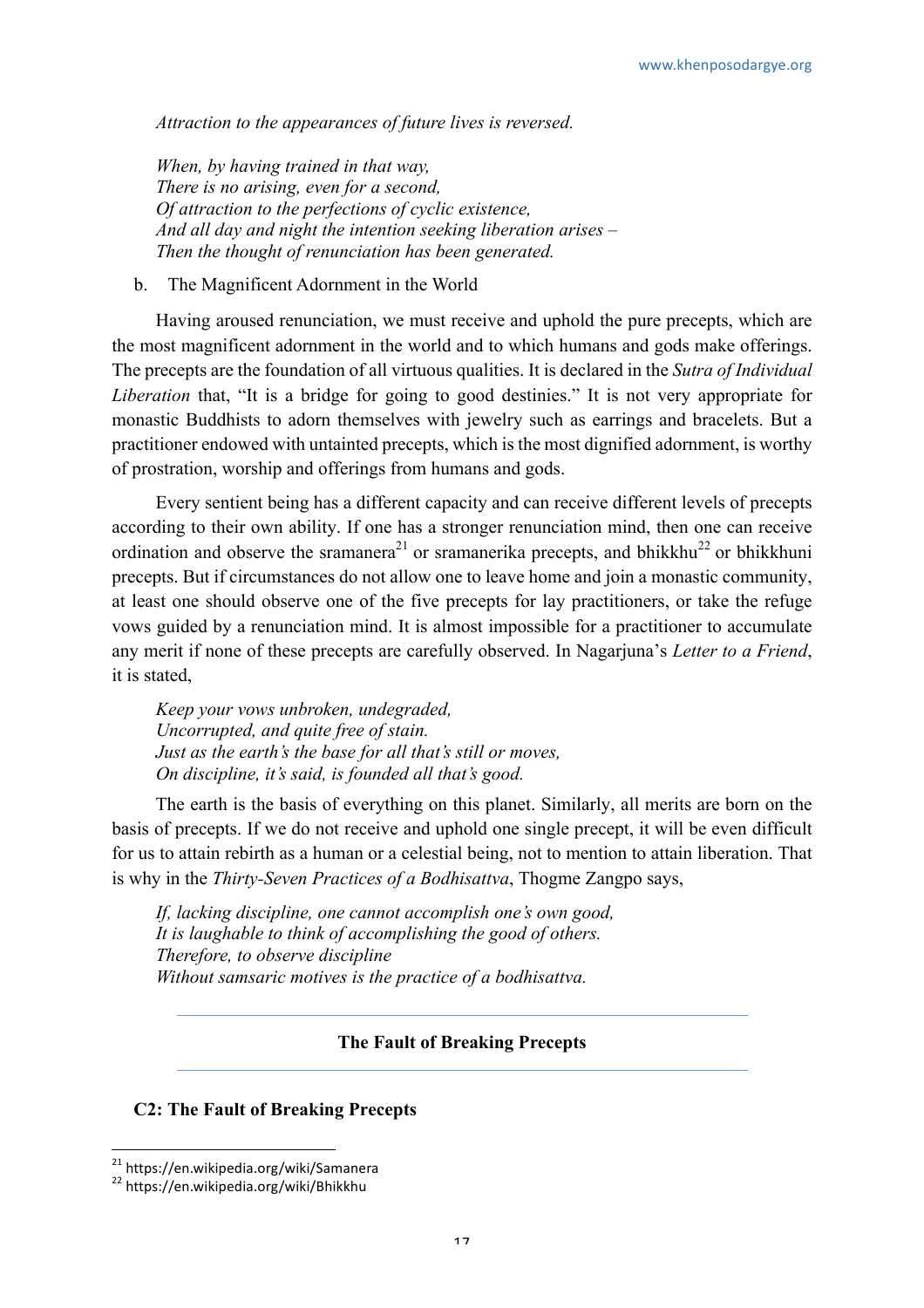*Since all the temporary and ultimate happiness result from observing the pure precepts, And breaking precepts leads one to take rebirth in lower realms, You must make the right choices and not fall into confusion.*

The temporary benefits of taking rebirth in the realms of humans and gods, and the ultimate happiness of enlightenment and liberation all result from observing the pure precepts. If one breaks the vows and does not repent completely, one will definitely fall into one of the three lower realms. Therefore, it is imperative that a practitioner make the right choices in his or her own conduct and does not fall into confusion.

It is stated in the *Sutra of Individual Liberation* that the only destination for those who break precepts is the three lower realms of the hell beings, hungry ghosts, and animals.. Accordingly, in the *Condensed Prajnaparamita Sutra*, it is also said, "Those who break their precepts cannot even help themselves, let alone benefit others."

Observing the pure precepts has become more and more difficult in this degenerate age. In particular, it is becoming more difficult for monastic people to observe uncontaminated precepts in this highly commercialized information age. Televisions, laptops and cell phones provide constant sensory stimulation and continually tempt people. As a result, many people do not have true renunciation in their minds, and very few people can stay in remote and solitary places and practice the Dharma one-pointedly, as practitioners in ancient times did.

However, as long as we have a certain level of renunciation, and a sincere desire to achieve enlightenment, it is quite necessary to take the three refuge vows and observe the five precepts. In case one breaks any of these vows, one should receive them again in front of a qualified teacher.

The reason for this is that, in the same way that flowers, grass, and trees can only grow on the earth, all merit grows and prospers on the basis of precepts. In one of his texts, *The Main Path to Enlightenment*, Lama Tsongkhapa specifically refers to a teaching in the sutra, which says that in the degenerate age the merit of holding even one day's precepts would outdistance the merit of making offerings to the Buddhas and Bodhisattvas in thousands of millions of eons. Therefore, we must not be confused and miss our direction in this degenerate age. We shall be extremely careful in making choices as regards accepting the causes and conditions that will protect our precepts and in discarding the unfavorable conditions that will lead us to break our vows. This is the goal we are striving towards!

# **The Reasons for Developing Virtuous Personalities**

#### **B4: Encourage to Develop Virtuous Personalities**

#### **C1: The Reasons for Developing Virtuous Personalities**

*Always comply with your friends in word and deed Be a person of integrity filled with kindheartedness. In order to benefit yourselves in the long term,*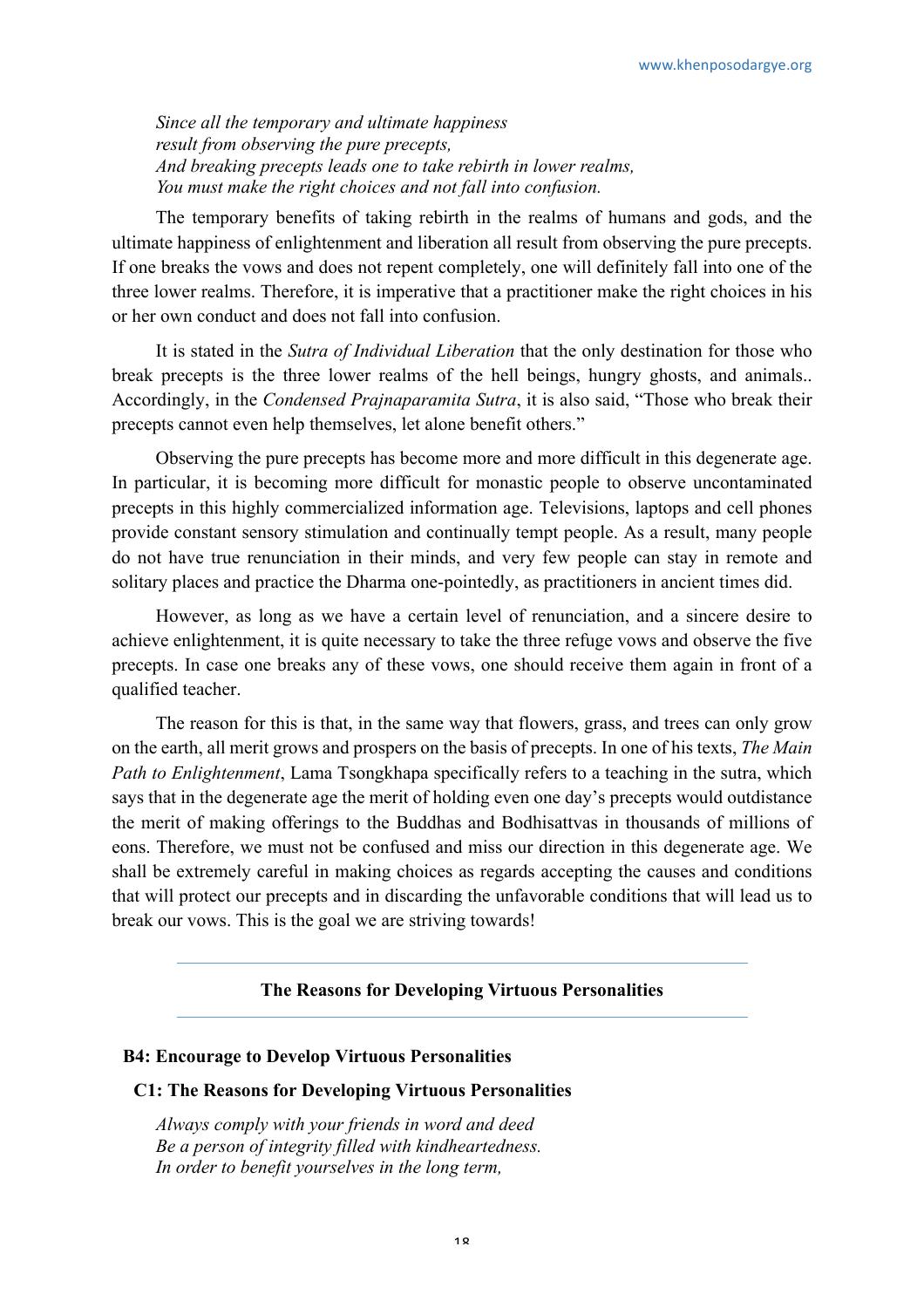*the pith instruction is to benefit others at the present moment.*

a. The Importance of Virtuous Personalities

What virtuous personality entails is that we must always be compliant with our family members and friends in what we say and do; that we need to be persons of integrity filled with kind-heartedness; and that if we wish to benefit ourselves in the long run, the pith is to benefit others in the present moment.

Dharma practice requires a virtuous personality, this is the essential teaching summarized by His Holiness through many years of his teaching. His Holiness required that anyone who studies at Larung Gar must follow three rules, which are 1) to cultivate a virtuous personality; 2) to uphold the pure precepts; 3) to listen, reflect, and meditate on the Dharma teaching.

Regardless of whether one studies the Mahayana or Vajrayana teachings, it is imperative that one has a virtuous personality; otherwise, making any progress in one's Dharma practice becomes impossible. Ju Mipham Rinpoche says in *The Words on the Mundane and Transmundane Codes*,

*Worldly rules are the foundation of buddhadharma, if one does not act nobly in the world, one will never grasp the supreme principle of buddhadharma, Not mention to achieve enlightenment.*

b. What are Virtuous Personalities?

In this verse His Holiness identified the following standards for a virtuous personality and expected us to remember them well.

"*Always comply with your friends in word and deed*." We must always get along peacefully with our family members and friends regardless of their age and status. From a worldly perspective, a person with good characteristics is respectful to those of higher status, compassionate to the less privileged, and gets along harmoniously with those who are their equals.

There is a metaphor in the Tibetan region: "When one hundred yaks are all climbing uphill, the Gaba (the dregs, the inferior type of yak) run downhill." This is a very vivid illustration. A man who has a negative personality is always clashing with others in his behavior. People all feel relieved when someone like this leaves. It is like having a pterygium removed from one's eye; their departure is reason for celebration.

As the Buddha says, "I shall comply with worldly people." If the Buddha behaves in this way, we ordinary human beings must surely do the same. Of course, compliance does not mean being without principles. Compliance does not mean that one should comply with other's greed or hatred. We comply with deeds that are rational and in accordance with the Dharma, and in this way, we get along harmoniously with everyone.

"*Be a person of integrity*." Whatever we say and do, we must be fair-minded, honest and impartial. We must be free of self-attachment and aversion to others. Additionally, we must never place ourselves in a dominant position, nor judge things unfairly. We must abide by the truth and be impartial. Hence, it is imperative to be a person of integrity. Then, no matter how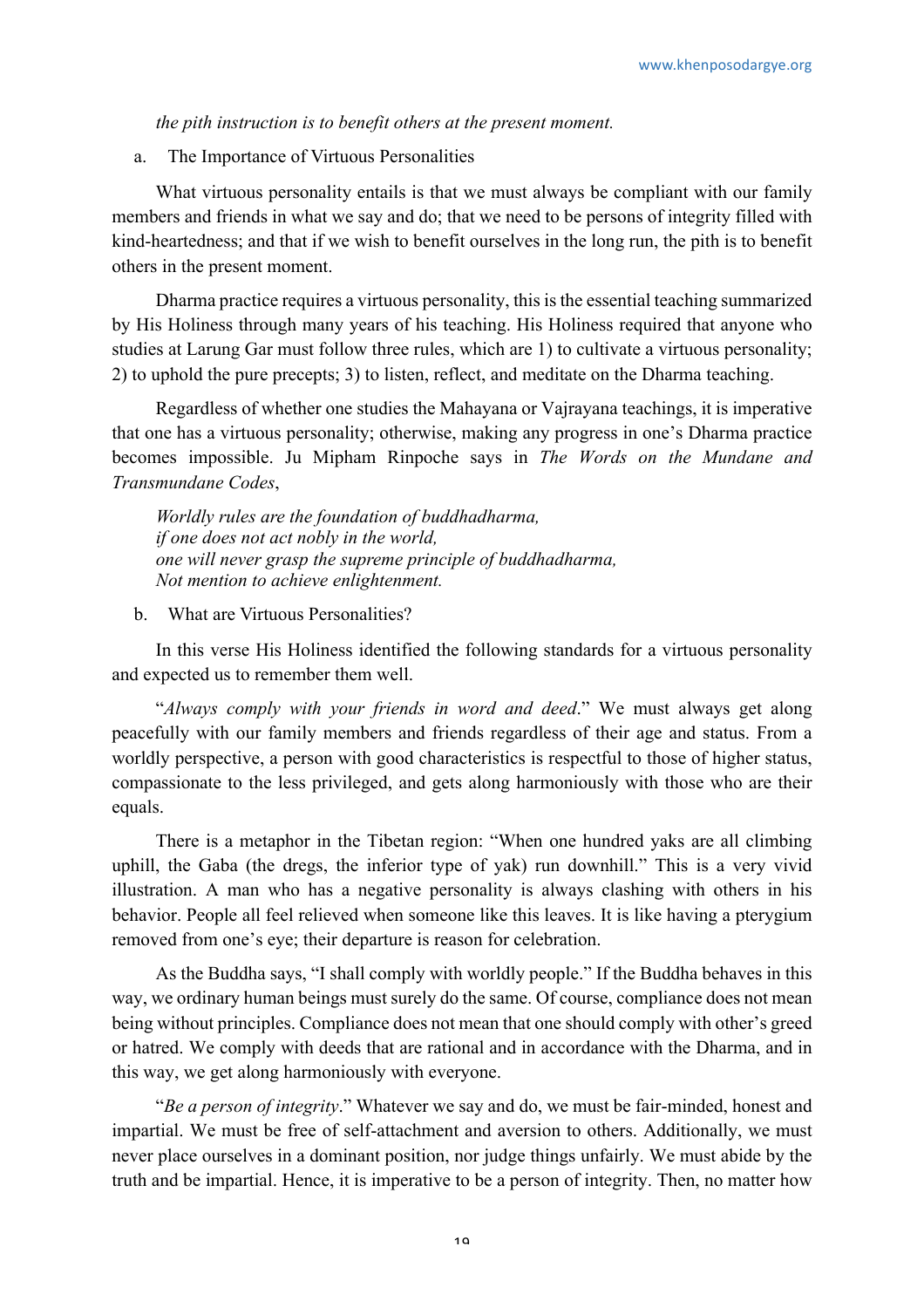we have been misunderstood or defamed, we will never really be harmed. Our kind and honest nature will shine like pure gold, and not be tarnished by hindrances or darkness.

"*With kindheartedness*", if someone appears to have integrity and seems to be willing to comply with other people, but is vicious in mind, then this person's moral quality is questionable. The mind is the root of everything. Lama Tsongkhapa once said,

*If the intention is good, the levels and paths are good. If the intention is bad, the levels and paths are bad. Since everything depends on intentions, Always make sure they are positive.*

If one is kind-hearted, everything will be bright; but if one does not set his or her heart aright, one will only be moving towards darkness.

These three principles of being a decent person are of great importance. His Holiness further pointed out that if we would like to benefit ourselves in the long run, being of benefit to other people in the moment, is a very effective pith. As ordinary human beings, it is impractical never to think of our own well-being, but if we harm those around us in the process of pursuing our own goals, we will not prevail. It may sound like a form of cunning, to help others for the sake of our own benefit, and truly, it is better not to have such thoughts. However, if you really cannot arouse a truly altruistic mind, you should at least try to be kinder to other people for your own advantage and survival.

His Holiness once said jokingly, "After so many years of life experience, I have noticed that many people have very little worldly wisdom. They are selfishly only trying to benefit themselves, even though this is not necessarily a good strategy. For example, a young person loves someone, and tries everything possible to possess the other party by restricting their freedom. The result is often counterproductive. Someone else may take a different approach by wholeheartedly supporting and helping the person they love. By doing so, they are likely to be accepted by their lovers. When we study buddhadharma, if we do not realize how important a virtuous personality is, and do not try to cultivate good characteristics, we will not be able to reach any state of enlightenment in our practice."

# **The Merit of Maintaining Virtuous Personality**

#### **C2: The Merit of Maintaining Virtuous Personality**

*These are the pure standards for being a good person, And the skillful means of all buddhas of the past, present and future, Also the essence of the four dharmas of attraction, Each of you, my disciples, should never, never forget!*

a. The Merit of Maintaining Virtuous Personality

From a secular and purely ethical perspective, possessing a virtuous personality is seen as synonymous with being a good person. From the perspective of seeking enlightenment, it is the most skillful means to achieving Buddhahood for all Buddhas of the past, present, and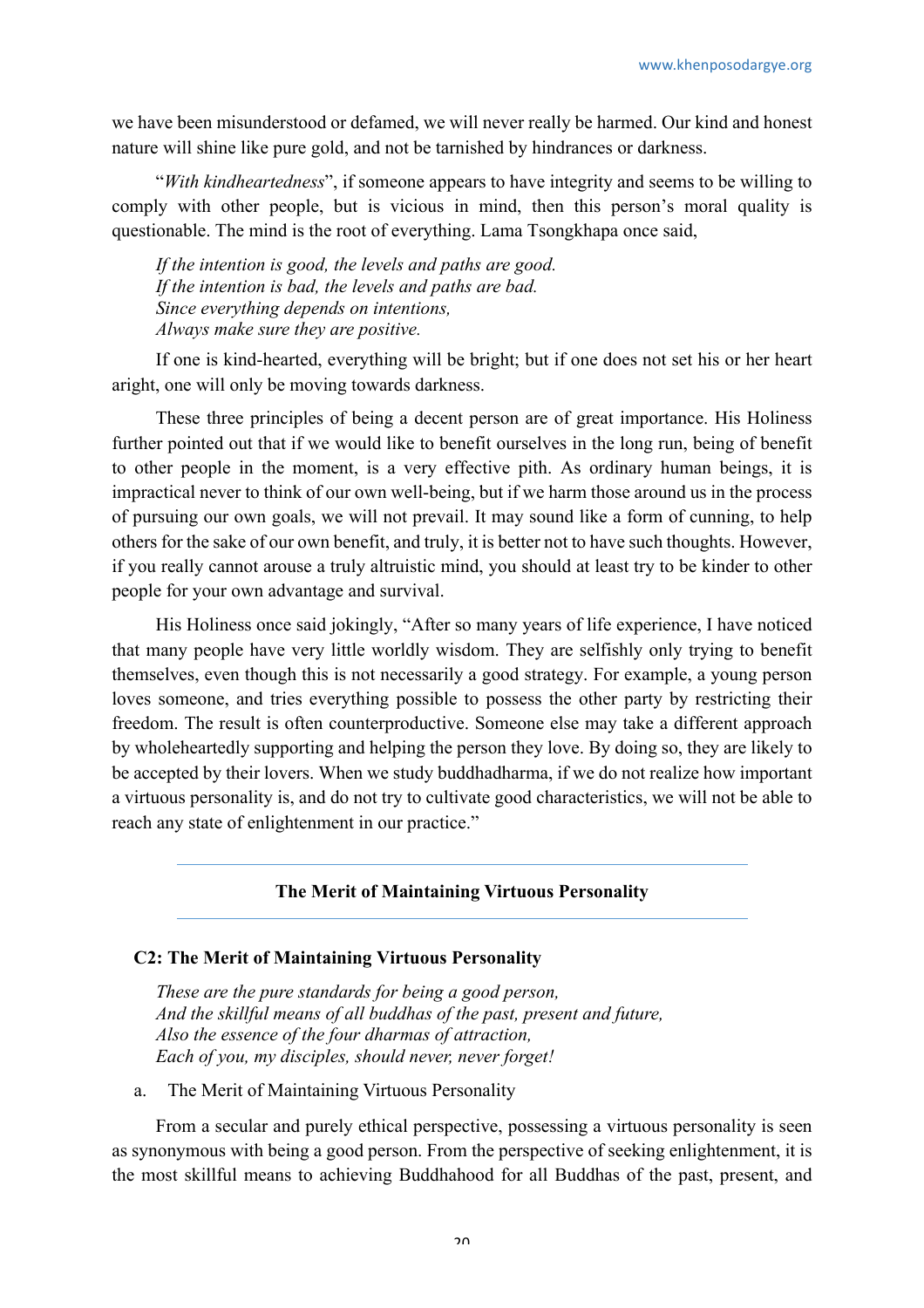future. It is also the essence of the four dharmas of attraction that Bodhisattvas follow. All Buddhists should keep this in mind and never forget.

Virtuous personalities are "*pure standards for being a good person*", the basic principles that govern the life of a decent human being. During Buddhism's prime period in Tibetan history, Emperor Songtsän Gampo set up the *Sixteen Guidelines*<sup>23</sup> for being a good person, which included developing devotion for the Three Jewels; seeking out and practicing the sacred Dharma; repaying the kindness of one's parents; being honest, having little jealousy and so on.

Virtuous personalities are not only required as a rule for a worldly life, but even more so, a guideline for an enlightened life. In fact, it is the path of the most "*skillful means*" to attain Buddhahood for all Buddhas of the past, present, and future. Regardless of which Buddha we are referring to, he must have been a good person during the causal stage.

Even if we put aside the accomplishments of their realization and enlightenment, we can also easily tell that truly enlightened masters are extremely attractive in terms of their personal charisma. Khenpo Sodargye said during his teaching, "I have followed and relied upon many great spiritual teachers in my life, and the appeal of their words and deeds exceeds ordinary people's imagination. These great teachers, as a result of their virtuous personalities, have reached a unique state beyond the secular world."

Virtuous personalities are also "*the essence of the four dharmas of attraction*"<sup>24</sup>, which include: (1) giving what others like, in order to lead them to love and receive the truth; (2) speaking gentle words, with the same purpose; (3) giving benefit to others, with the same purpose; (4) cooperating with and adapting oneself to others, to lead them into the truth. These are the four major missions of bodhisattvas to benefit sentient beings. These all must be built upon a virtuous personality. With a virtuous personality, one is willing to give, to speak pleasing words, to benefit others, and to cooperate with and adapt oneself to others, in order to lead them to enlightenment.

b. The Heart Advice of His Holiness

Because of the reasons given above, His Holiness offered this heart advice: "For those of my students who have faith in me, you must always remember to be persons of virtue, now and in the future. If you cannot be a good person, all your other cultivations are like trees without roots and will never grow and flourish."

In the past, the esteemed Kadampa masters would first observe a student's personality before admitting them as a disciple. If the student was not a decent person, the masters would not accept him as a disciple nor pass on the Dharma lineage to them. On the other hand, if a student was a good person but not very smart, the masters would still expect him to be a good student. Therefore, virtuous personality, rather than intelligence is the critical element here. A good person is not necessarily of solemn appearance, with a beautiful voice, and elegant manners; but they must be kind-hearted.

It is not unusual for people to have disagreements on some trivial issues. Even some

<sup>&</sup>lt;sup>23</sup> http://www.rigpawiki.org/index.php?title=Sixteen\_pure\_human\_laws<br><sup>24</sup> http://rywiki.tsadra.org/index.php/four\_means\_of\_attraction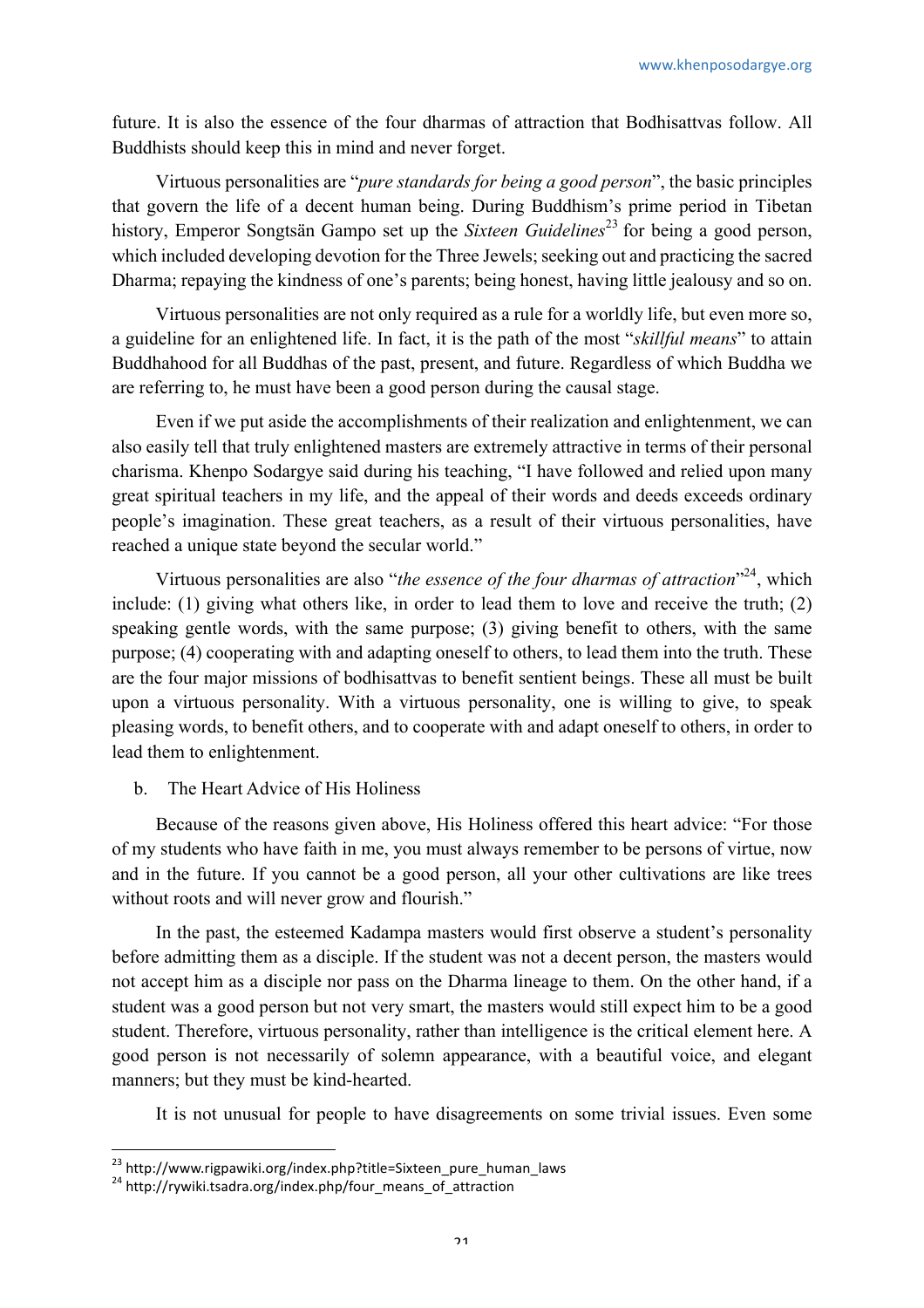bhikkhus or bhikkhunis in the sanghas around the Buddha experienced these kinds of problems. But overall, no matter which school is followed, either from a Mahayana or Vajrayana background, the sangha needs to remain as a congenial community and to have a harmonious and cohesive atmosphere. As Khenpo Sodargye says, "This is also a manifestation of a virtuous personality."

In summary, His Holiness Jigme Phuntsok Rinpoche addressed four major piths in this text, which are the non-dual wisdom in the context of Mahayana and Vajrayana teachings, Bodhichitta, renunciation, and virtuous personality. These four piths are the essence of all 84,000 Dharma teachings being summarized through his theoretical study and personal realization. Each of us must keep them firmly in mind.

#### **Dedicate**

# **A3: Ending**

# **B1: Dedicate**

*I dedicate this virtue to all sentient beings, May they transcend the abyss of samsara. May all my heart disciples be joyful And take rebirth in the western pure land of ultimate bliss.*

The merits and virtuous roots resulting from the composing of this treatise are transferred to all sentient beings who have been our mothers. May they transcend the horrifying abyss of the six realms of samsara. In the meantime, the essence of the 84,000 dharma methods is summed up in the four piths instructions addressed above; may great bliss arises in the hearts and minds of those with faith in His Holiness Jigme Phuntsok Rinpoche and in Buddhism. May all sentient beings, with auspicious affinity, be reborn in the western pure land, attain ultimate peace and happiness, and benefit immeasurable sentient beings in the future.

# **The Background of Composing the Song**

# **B2: The Background of Composing the Song**

In the seventeenth cycle of the Tibetan calendar and the year of the fire rat, the teacher *and the disciples had overcome all the external, internal, and secret hindrances. On this auspicious day, Ngawang Lodro Tsungmed celebrated the victory, and sang extemporaneously among the almost five thousand monastic persons, Sādhu!*

There are sixty years in a full cycle of the Tibetan calendar. The chronological record of Tibetan history began in 1027 AD. The year when His Holiness composed the *Song of Victory* was in the seventeenth cycle of the Tibetan calendar in the year of the fire rat, (September  $21<sup>st</sup>$ , 1996). As mentioned earlier, this was when His Holiness returned to the monastery after overcoming all external, internal and tantric hindrances, and had a joyous reunion with all of